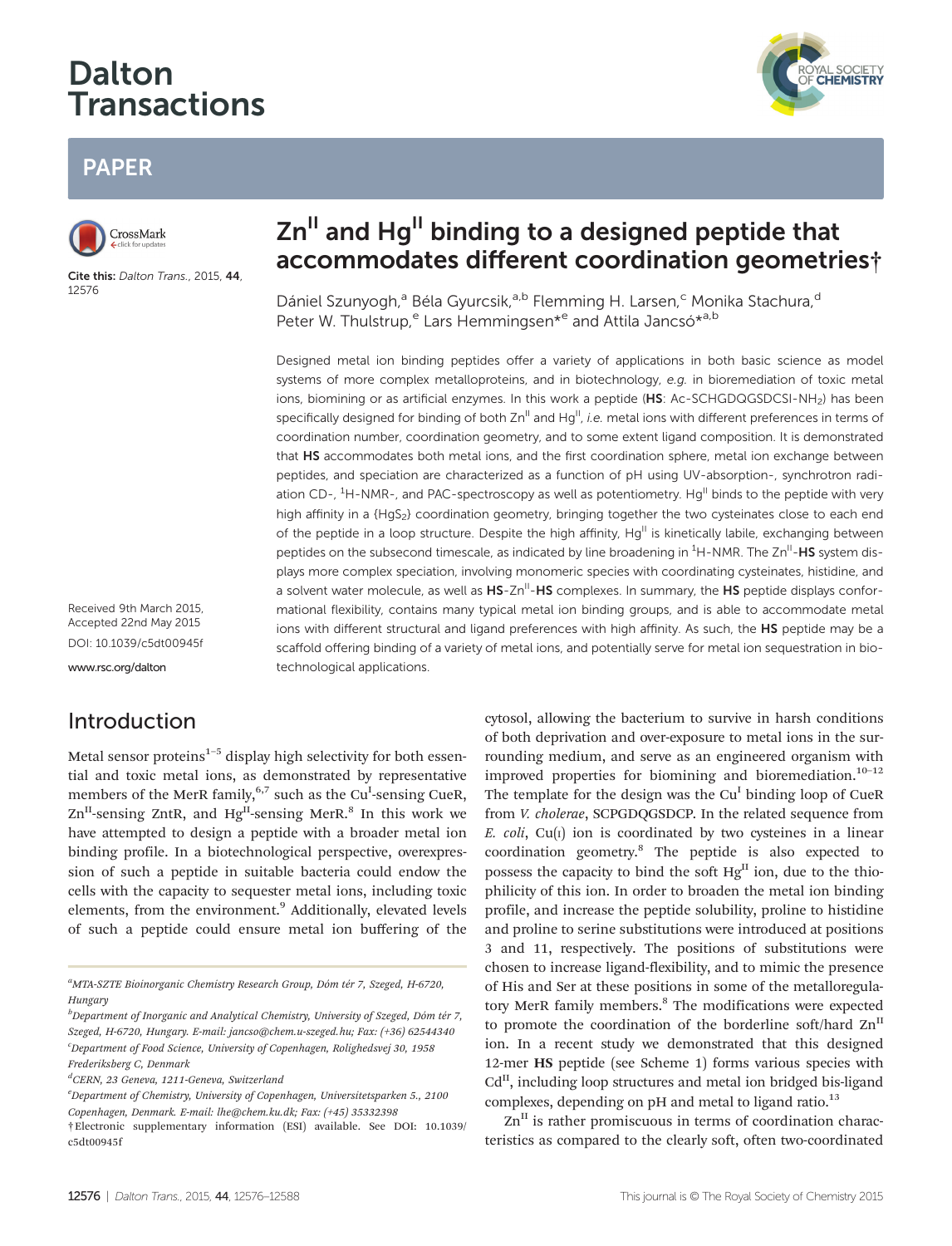Scheme 1 Schematic structure of Ac-SCHGDQGSDCSI-NH<sub>2</sub> (HS).

 $Hg<sup>II</sup>$ . In general,  $Zn<sup>II</sup>$  can easily adopt four-, five- or six-coordinate environments.<sup>14</sup> Nevertheless, in zinc-containing enzymes and proteins the most typical coordination number is four.<sup>14,15</sup> The preference of  $\text{Zn}^{\text{II}}$  for a tetrahedral coordination geometry in proteins is supported by detailed statistical analyses of crystal structures of zinc-containing proteins deposited in the Protein Data Bank (PDB). $16,17$  Five- and six-coordinated  $Zn<sup>II</sup>$  centers are typically present due to the complementary coordination of solvent or inhibitor molecules in zinc-containing enzymes.<sup>17</sup> Depending on the type of zinc-centers the abundance of Cys and His side chains significantly varies in the donor set patterns (number and type of bound donor groups). At catalytic zinc-centers any three N, O or S donors of Cys, His, Asp and Glu residues bind  $\text{Zn}^{\text{II}}$  in a 4–5 coordinate distorted-tetrahedral or trigonal-bipyramidal geometry, with His being the predominant ligand.<sup>18</sup> A water molecule is always found in such centres. His and Asp donors are dominant at the co-catalytic zinc-sites consisting of two or three metal ions in close proximity, two of which are bridged by one of the amino acid side chains or a water molecule.<sup>18</sup> Cysteines, however, are not utilized at these motifs. Four protein side chain ligands are bound to  $\text{Zn}^{\text{II}}$  in a tetrahedral or distorted tetrahedral geometry at structural zinc-sites.<sup>18</sup> Such a binding mode is characteristic for e.g. the nucleic acid binding zinc finger proteins $15$  and for the zinc-clusters in metallothioneins.<sup>19</sup> In all classes of the structurally diverse zinc fingers<sup>20,21</sup> Zn<sup>II</sup> ions are ligated by a combination of four Cys/ His side chain donors, at least two of which are Cys thiolates.<sup>15</sup> Thiolate donors, complemented with side chain carboxylates and His-imidazoles, are also typical at the metalloregulatory  $Zn<sup>II</sup>$  binding sites in various zinc sensor proteins, however, coordination number and geometry appears to be more decisive in metal ion selectivity than donor ligand types.<sup>15</sup>

 $Hg<sup>II</sup>$  can tolerate various coordination numbers and geometries, although, six-coordination is much less common than for the other two group 12 metal ions  $Cd<sup>II</sup>$  and  $Zn<sup>II,22</sup>$  Linear two-coordinate, trigonal planar or T-shaped three-coordinate or tetrahedral four-coordinate structures are representative for complexes with monodentate ligands and higher coordination numbers might be accessible mostly with multidentate compounds.<sup>22,23</sup> Hg<sup>II</sup> forms complexes with coordination number 2 more commonly than any other metal ion, $2^2$  which can be explained by relativistic effects.<sup>24</sup> Low coordination numbers are characteristic for complexes formed with thiolates, a class of ligands displaying an outstanding affinity towards the large and soft Hg<sup>II</sup> ion,<sup>25</sup> and in biological systems Hg<sup>II</sup> is usually

complexed by low molecular weight thiolates or by the Cys side chains of proteins.<sup>26</sup> Amongst others, some representative examples are provided by the bacterial mercury resistance systems, *e.g.* MerP where  $Hg<sup>H</sup>$  is bound to a CXXC (X = amino acid other than cysteine) fragment in a typical linear twocoordinate fashion, $27$  or the metalloregulatory protein MerR where Cys residues from the two protein monomers form a tricoordinate metal binding site for Hg<sup>II</sup>.<sup>28,29</sup> Additionally, distorted tetrahedral Hg<sup>II</sup> coordination environment was reported in a few Hg<sup>II</sup>-substituted proteins.<sup>30-32</sup>

The substantially different preferences of  $\text{Zn}^{\text{II}}$  and  $\text{Hg}^{\text{II}}$  for four- and two-coordinated structures and the negligible role of His side chains in  $Hg<sup>H</sup>$  biocoordination prompted us to investigate whether the His residue incorporated in the flexible ligand sequence of HS might have an influence on the binding of either of the two metal ions. In this work we characterize the binding of  $\text{Zn}^{\text{II}}$  and  $\text{Hg}^{\text{II}}$  to the peptide in terms of the metal site coordination geometry and exchange dynamics.

### Results and discussion

### UV absorption and SRCD studies monitoring the formation of thiolate–metal ion bonds and ligand structure

Comparison of pH-dependent series of UV-spectra in the presence of 0, 0.5 and 1.0 equivalent of  $Hg<sup>H</sup>$  or  $Zn<sup>H</sup>$  as compared to the ligand provides information on the interaction of the metal ions with donor groups of HS. The occurrence of  $S^- \rightarrow$  $Hg<sup>II</sup>$  ligand to metal charge transfer (LMCT) transitions<sup>25,33-35</sup> upon the addition  $Hg<sup>H</sup>$  to the peptide imply that the cysteine side chain thiolate groups of the ligand are coordinated to  $Hg<sup>H</sup>$  already at low pH (see the full spectra in ESI, Fig. S1A–B†). The  $Hg<sup>II</sup>$ : HS 1:1 system shows almost a constant absorbance at  $\lambda$  = 230 nm at pH = 4–11 that is significantly higher than the absorption observed for the ligand in the absence of metal ion between pH  $\sim$  4.0–9.0 (Fig. 1). This suggests that the thiolate groups of  $\text{HS}$  are bound to  $\text{Hg}^{\text{II}}$  from acidic to alkaline pH. It is important to note that the deprotonation of the cysteine residues of the free peptide between pH  $\sim$  8–10 is accompanied by the appearance of an  $n \rightarrow \sigma^*$  transition around 230–240 nm characteristic for deprotonated thiols<sup>36,37</sup> (Fig. 1 and S2<sup>†</sup>), and as this is absent for the  $Hg<sup>H</sup>$ -HS species, we infer that the  ${Hgs<sub>2</sub>}$  coordination geometry is formed at pH lower than 4.

The pH-dependent absorbances detected for the sample containing 0.5 equivalent of  $Hg<sup>H</sup>$  compared to HS are in between the values observed for the ligand alone and the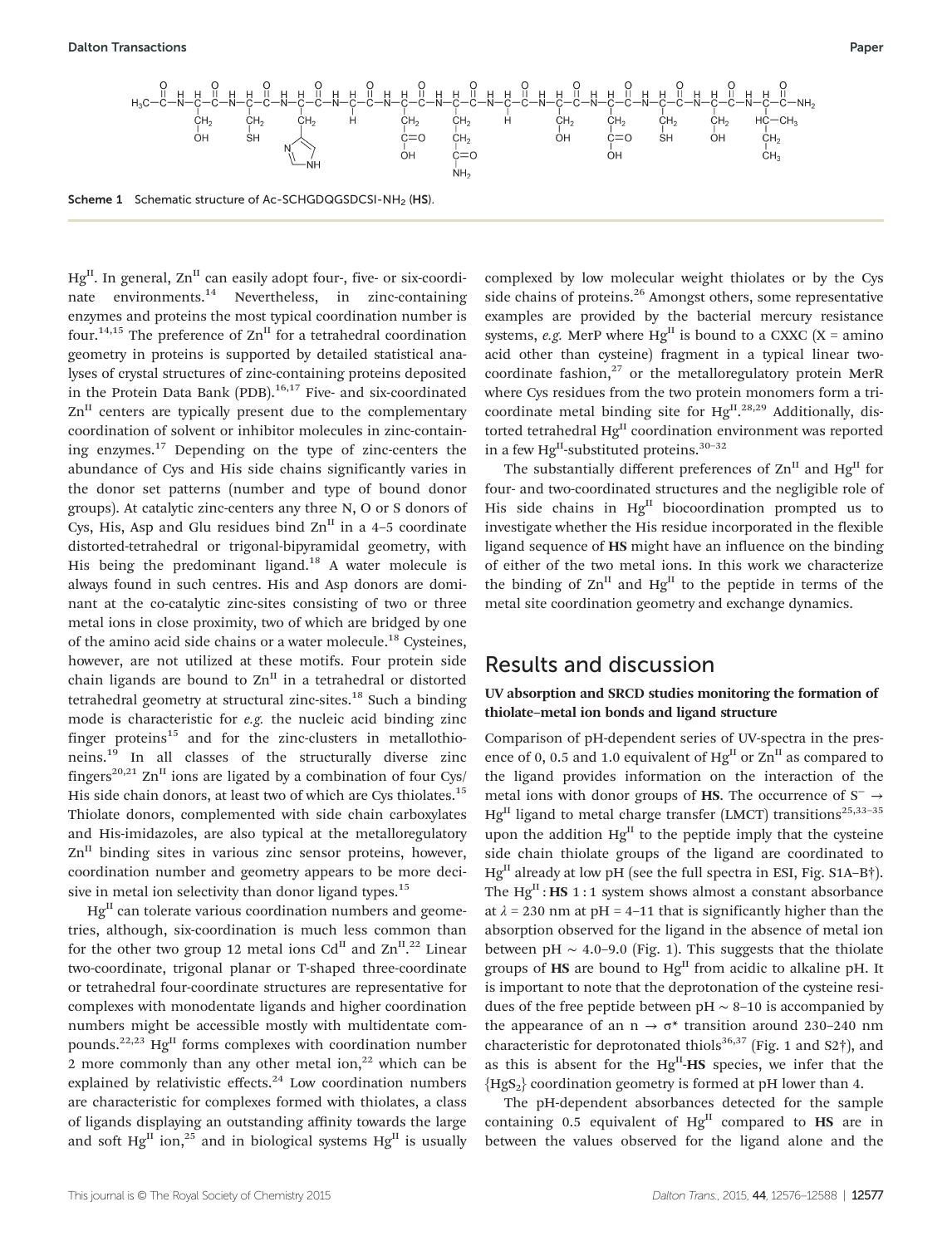

Fig. 1 Change of the measured absorbances at 230 nm as a function of pH in the Hg<sup>II</sup> : HS 1 : 1, 0.5 : 1 and 0 : 1 systems ( $c_{HS} = 1.0 \times 10^{-4}$  M,  $I =$ 0.1 M NaClO<sub>4</sub>,  $T = 298$  K).

 $Hg^{II}-HS$  1:1 system at any pH (Fig. 1). This suggests that  $~\sim$ 50% of the cysteine residues are bound to Hg<sup>II</sup> even under acidic conditions and the remaining thiol groups deprotonate in parallel with the free ligand. The spectra recorded in the presence and absence of Hg<sup>II</sup> reflect that the S<sup>−</sup> → Hg<sup>II</sup> charge transfer transitions are located below  $\lambda$  = 220 nm ( $\varepsilon_{215\; nm}$  ~ 15 900  $M^{-1}$  cm<sup>-1</sup>) independently of the pH and metal ion to ligand ratio (see the difference spectra of  $Hg^{II}-HS$  1 : 1 and the free ligand in Fig. S3†). Such high energy LMCT transitions and the observed molar absorbances imply that two thiolates are coordinated to the metal ion, as proposed in previous reports on  $Hg<sup>H</sup>$  – oligopeptide model systems.<sup>38-42</sup> Three or four Hg<sup>II</sup>-bound thiolates in a trigonal/tetrahedral coordination geometry would result in LMCT peaks or shoulders at lower energies<sup>25,31,35,40,42-44</sup> which is not observed here even in the excess of  $\text{HS}$  over  $\text{Hg}^{\text{II}}$  indicating that metal ion bridged species are not formed.

In contrast to  $Hg<sup>II</sup>$ , the LMCT band characteristic for  $S^-$ –Zn<sup>II</sup> interactions in zinc(II)-bound proteins<sup>32–34</sup> and peptides<sup>45–49</sup> emerges only above pH  $\sim$  5.0 in the solutions of  $Zn^{II}$  and HS (Fig. 2 and S4A-B $\dagger$ ), reflecting the expected, substantially weaker affinity of  $\text{Zn}^{\text{II}}$  towards the ligand. A remarkable spectral change, i.e. a further absorbance increase occurs above pH ~ 7.5 in the presence of one equivalent  $\text{Zn}^{\text{II}}$  per **HS.** A similar, but less pronounced spectral change, attributed to the formation of hydroxo mixed ligand species, was also observed in the  $\text{Zn}^{\text{II}}$ -complex of a related 12-mer peptide,<sup>50</sup> however, at a higher pH. Thus, the metal bound water appears to display a lower  $pK_a$  of 8.65 in the  $\text{Zn}^{\text{II}}$ -HS complex, vide infra (potentiometric data).

The  $A_{230 \text{ nm}}$  vs. pH curve obtained for the  $\text{Zn}^{\text{II}}$ –HS 0.5:1 sample runs in between those of the free peptide and the equimolar system in the whole studied pH-range (Fig. 2). The observed profile is closer to that seen in the presence of 1 eq.  $\text{Zn}^{\text{II}}$  between pH 5–9, contrary to the data recorded for Hg<sup>II</sup>. Thus, a more complex speciation must occur for  $Zn^{II}$ , with more than half of the thiolates bound to the metal ion at a



Fig. 2 Change of the measured absorbances at 230 nm as a function of pH in the Zn<sup>II</sup> : HS 1 : 1, 0.5 : 1 and 0 : 1 systems ( $c_{HS} = 1.0 \times 10^{-4}$  M,  $I =$ 0.1 M NaClO<sub>4</sub>,  $T = 298$  K).

stoichiometry of  $0.5:1$  Zn<sup>II</sup>: HS, indicating the formation of metal bridged species. At high pH, however, the absorbances detected for twofold ligand excess seem to be ca. the averages of those of the free ligand and the equimolar sample (see Fig. 2, S2 and S4†), suggesting similar speciation at any metal ion to ligand ratios.

In order to gain information on the metal ion induced conformational change of the peptide SRCD (synchrotron radiation circular dichroism) spectra were recorded both for  $Hg<sup>H</sup>$ and  $\text{Zn}^{\text{II}}$  complexes. Previously we have demonstrated that  $\text{HS}$ displays a disordered structure with varying levels of transient helicities,<sup>13</sup> represented by an intense negative CD-extremum slightly below 200 nm and a less intensive shoulder around 220 nm.<sup>34,47,51,52</sup> Addition of  $Hg<sup>II</sup>$  to the acidic solution of HS results in a notable decrease of the negative peak at  $\lambda \sim$ 198 nm while the shoulder is less affected (Fig. 3). A similar type of change was reported to accompany the Hg<sup>II</sup>-coordi-



Fig. 3 SRCD spectra of HS in the absence (continuous lines with filled markers) and presence of 1.0 eq. of Hg<sup>II</sup> (dotted lines with open markers) at selected pH values ( $c_{HS} = 1.0 \times 10^{-3}$  M,  $I = 0.1$  M NaClO<sub>4</sub>,  $T = 298$  K,  $l = 0.1$  mm).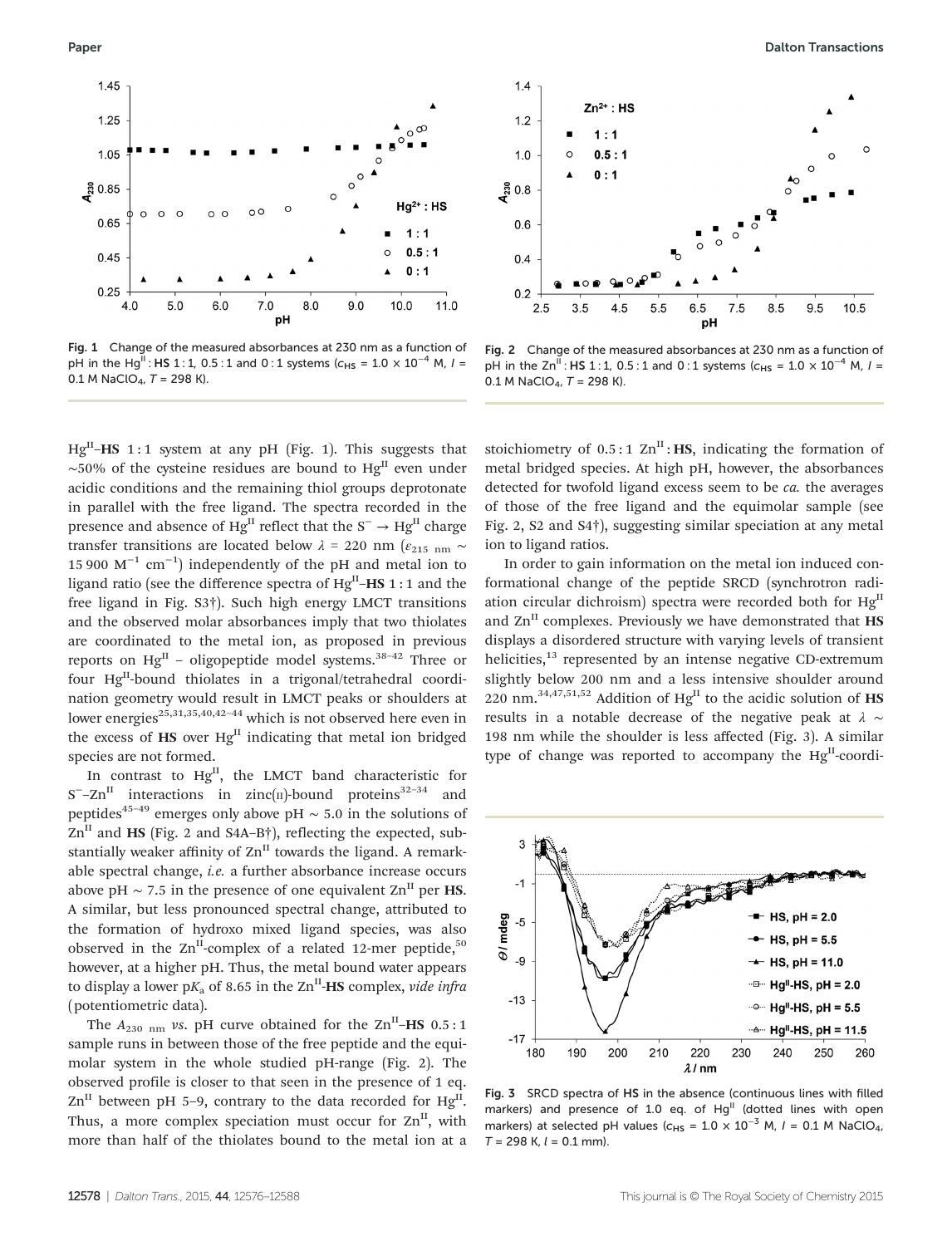nation of a 18-mer peptide, comprising the metal binding loop of MerP possessing a CAAC motif.<sup>53,54</sup> The spectral change was assigned to the folding of the peptide to a thermodynamically (but not necessarily kinetically) stable conformation,<sup>53</sup> although the reduction of the negative ellipticity around 200 nm was also observed with other metal ions and two other peptide derivatives with alterations in the metal binding sequence (CCAA and CACA).<sup>54</sup> By all accounts,  $Hg<sup>H</sup>$ -binding to HS clearly induces a conformational change of the ligand towards a loop structure, presumably similar to the metalloaded forms of CueR.<sup>8</sup> One, however, has to bear in mind that due to the high energy ligand to metal charge transfer bands of the Hg<sup>II</sup>-bound species, CD features of these bands may overlap with the backbone-related CD-effects. This is a known problem in the interpretation of the secondary structures of metalloproteins and metal ion-peptide complexes, 34,45,55,56 particularly when relatively small molecules, like the present 12-mer HS peptide, are studied. Distinction of the different contributions may be easier when thiolate to metal ion transitions appear separately at lower energies compared to the peptide backbone bands, like in the tetrahedral  ${C<sub>VS<sub>4</sub>}</sub>$  type  $Hg<sup>II</sup>$ -rubredoxin complex<sup>31</sup> or in metallothioneins, where metal induced bands dominate the wavelength region above 220–230 nm.<sup>57</sup> Comparison of the SRCD spectra of HS at pH  $\sim$ 2.0 in the presence and absence of  $Hg<sup>II</sup>$  (Fig. 3) suggests that any effect of the Hg<sup>II</sup>-binding of the thiolate donors dominate below  $\lambda \sim 210$  nm. The increase of pH has practically no further effect on the ellipticity around 198 nm for the  $Hg<sup>H</sup>$ -HS complex, however, it slightly influences the lower energy shoulders. This can be assigned to the deprotonation of the Asp and His residues of the peptide inducing modest changes in the backbone of the loop-forming ligand.

 $\text{Zn}^{\text{II}}$  has no impact on the SRCD spectra of HS up to pH 5.5 (Fig. 4), which correlates well with the UV-spectra where the LMCT bands emerge above pH  $\sim$  5. At higher pH, however, the



Fig. 4 pH-Dependent SRCD spectra recorded in the  $Zn^{\text{II}}-$ HS 1:1 system. pH = 3.5: continuous line; pH = 5.5: dotted line; pH = 7.5: short dashes;  $pH = 10.5$ : long dashes. For comparison, spectra of the free ligand is also shown at  $pH = 3.5$  (continuous line with squares) and 11.0 (long dashes with triangles) ( $c_{\text{HS}} = 1.0 \times 10^{-3}$  M,  $I = 0.1$  M NaClO<sub>4</sub>, T = 298 K,  $l = 0.1$  mm).

position of the main negative CD-minimum is slightly redshifted (see spectra at  $pH = 7.5$  and 10.5 on Fig. 4), while the ellipticities around 180 and 230 nm are remarkably increased, as compared to the spectra of the free ligand. As hinted already for Hg<sup>II</sup>, influences of the  $S^-$ – $Zn^{2+}$  chromophore and the peptide secondary structure may be superposed in the observed CD-pattern of  $\text{Zn}^{\text{II}}$ -protein/peptide structures.<sup>34,55,56</sup> Nevertheless, the direction of the observed changes is rather similar to the  $\text{Zn}^{\text{II}}$ -induced effects on the conformation of a phytochelatin analogue $47$  and other relatively short oligopeptides<sup>52,58</sup> and may suggest an increasing helical content<sup>47,52</sup> in the  $\text{Zn}^{\text{II}}$ -bound HS. It was proposed that different coordination properties of metal ions may develop selectivity in the stabilization of the α-helical conformation of 20-mer peptides.58 The fundamentally distinct CD-features of HS in the presence of  $Hg<sup>H</sup>$  and  $Zn<sup>H</sup>$  may imply that the different coordination geometry preference of the two metal ions promote large dissimilarity between the  $Hg<sup>II</sup>$ - and  $Zn$ <sup>II</sup>-bound structures of the ligand. The characteristic shoulder seen in the spectra of  $\text{Zn}^{\text{II}}$ -HS (Fig. 4 and S5†) starts to develop from ca. pH 6 (data not shown) but increases up to pH 9.5–10. The  $\text{Zn}^{\text{II}}$ : HS ratio dependence of the discussed CD-peak at pH 10.5 reflects a simple equilibrium between the free and  $\text{Zn}^{\text{II}}$ -bound **HS** (Fig. S5†).

### 199m<sub>Hg</sub> PAC spectroscopy for the elucidation of the coordination environment of Hg<sup>II</sup>

The local environment and coordination geometry of  $Hg<sup>H</sup>$  was also monitored by <sup>199m</sup>Hg PAC (perturbed angular correlation of γ-rays) spectroscopy in the presence of one equivalent metal ion at  $pH = 2.0$  and  $pH = 8.0$ . The fundamentals of PAC spectroscopy and the interpretation of the parameters obtained by the technique are described in detail in the literature.<sup>59</sup> The PAC data may be analyzed with one nuclear quadrupole interaction (NQI) at each pH, and the PAC parameters ( $\nu_{\Omega}$ , the nuclear quadrupole coupling constant, and  $\eta$ , the so called asymmetry parameter, which is zero for an axially symmetric coordination geometry) for the observed NQIs are collected in Table 1. The fitted  $\nu_{\rm O}$  and  $\eta$  values are similar at pH 2.0 and 8.0 and comparable to literature data obtained for compounds with two-coordinate  ${HgS_2}$  structures<sup>60,61</sup> (Table 1). The spectrum recorded at low pH is slightly more complex than that obtained at pH ∼ 8.0 as reflected in the lower signal amplitude and the broader and less visible second and third peaks, respectively (Fig. 5). This may suggest the co-existence of a small amount of species with a different structure, nevertheless, the main spectral features, with a support of UV-data, clearly indicate that the major component has a two-coordinate  ${HgS_2}$  coordination mode.

### Potentiometric investigation of distribution and stabilities of the species formed in the  $\text{Zn}^{\text{II}}$  : HS system

The formation constants ( $log \beta$ ) determined for the proton and  $\text{Zn}^{\text{II}}$  complexes of HS are summarized in Table 2.

The ligand undergoes five (de)protonation processes in the studied pH-range that were attributed to the carboxylate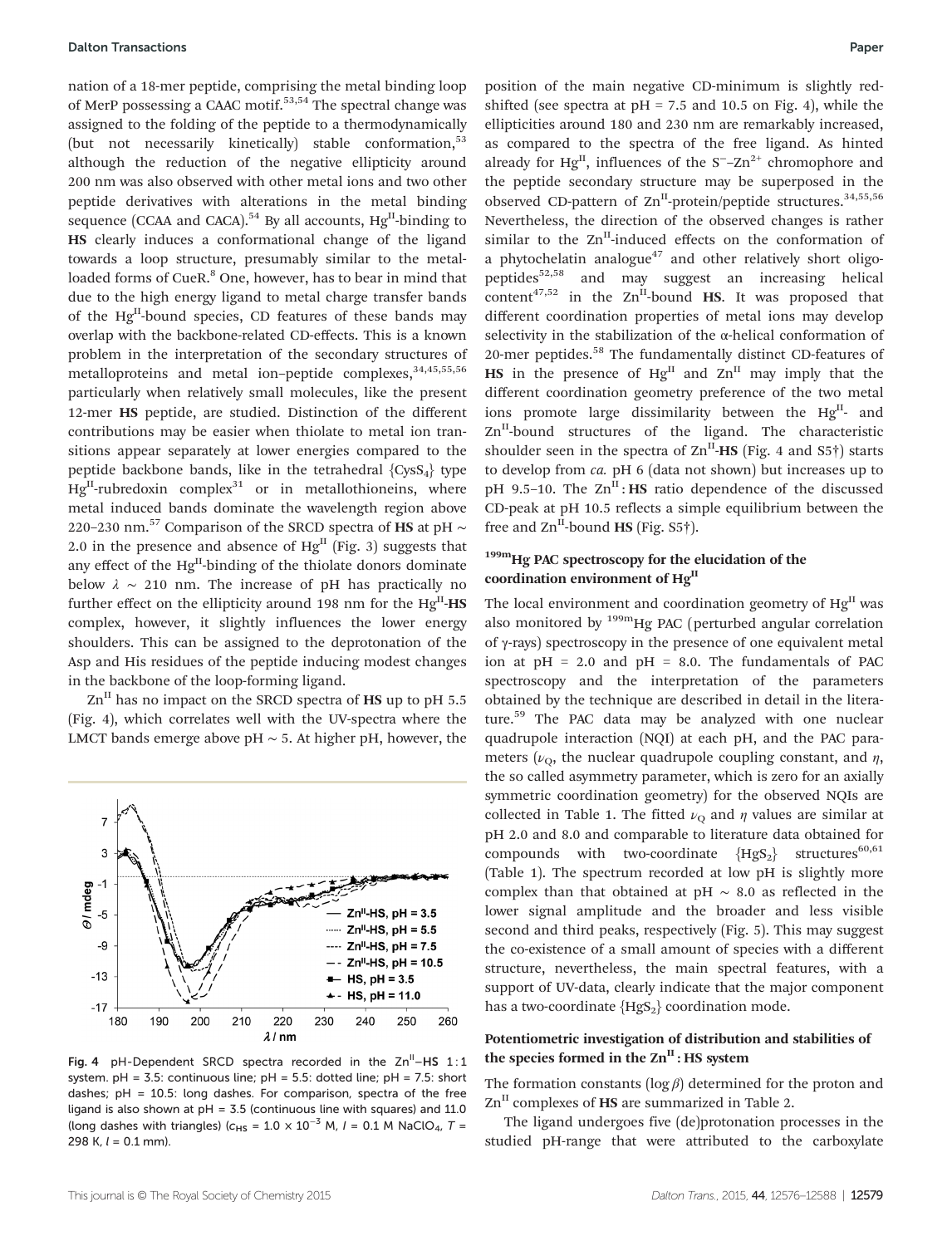Table 1 PAC parameters fitted for  $Hg^{II}$  : HS and for different  $Hg^{II}$  –thiolate complexes of known structures

| System/pH                     | $\nu_{\rm O}/\mathrm{GHz}$ | $\eta$      | Coordination<br>geometry         | Ref.      |
|-------------------------------|----------------------------|-------------|----------------------------------|-----------|
| $HgH$ -HS 1:1<br>$(pH = 2.0)$ | 1.43(5)                    | 0.07(6)     | Two-coordinate,<br>2 thiolates   | This work |
| $HgH$ -HS 1:1<br>$(pH = 8.0)$ | 1.43(1)                    | 0.13(3)     | Two-coordinate,<br>2 thiolates   | This work |
| [Hg(Cysteine) <sub>2</sub> ]  | 1.41                       | 0.15        | Two-coordinate,<br>2 thiolates   | 60        |
| Ac-Cys-dPro-<br>$Pro-Cys-NH2$ | 1.42                       | 0.19        | Two-coordinate,<br>2 thiolates   | 41        |
| MerA $(77 K)$                 | 1.42                       | 0.15        | Two-coordinate,<br>2 thiolates   | 61        |
| MerR $(77 K)$                 | 1.18                       | 0.25        | Three-coordinate,<br>3 thiolates | 61        |
| Hg-rubredoxin                 | 0.10                       | $0$ (fixed) | Four-coordinate,<br>4 thiolates  | 31        |



Fig. 5 Fourier transformed experimental (solid lines) and fitted (dashed lines)  $^{199m}$ Hg PAC data of the Hg<sup>II</sup> : HS 1 : 1 system at pH = 2.0 (A) and pH  $= 8.0$  (B) ( $c_{\text{Hg}^{II}} = c_{\text{HS}} = 8.03 \times 10^{-5}$  M).

groups of two Asp residues (pH  $\sim$  3–5), the imidazole side chain of His (pH  $\sim$  6–7.2) and the thiol moieties of the two Cys units (pH ~ 7.8–9.7).<sup>13</sup> The deprotonation constants (pK<sub>a</sub>) of the ligand have been re-determined for the present study and are in a good agreement with those published earlier.<sup>13</sup>

In Table 2 the species model obtained by best fit of the  $\text{Zn}^{\text{II}}$ : HS system titration curves is presented. Introducing bisligand complexes  $(ZnH_xL_2)$  in the model was necessary for the correct description of titration data when HS was used in excess over  $\text{Zn}^{\text{II}}$  (see Experimental). Contrary to this, considering the presence of dinuclear species  $(Zn_2H_xL)$ , did not improve the fit of the experimental data neither for the  $\text{Zn}^{\text{II}}$ : HS 0.5 : 1 and 1 : 1 samples nor for those containing a two-fold  $Zn<sup>II</sup>$ -excess over the ligand (the latter was evaluated only up to  $pH \sim 7$ ).

Table 2 Formation constants ( $log \beta$ ) of the Zn<sup>II</sup> complexes of HS (estimated errors in parentheses (last digit)) and derived equilibrium data  $(I = 0.1 M$  NaClO<sub>4</sub>, T = 298 K)

| Species <sup><math>a</math></sup>                                                      |          | $\log \beta_{par}$ |            | $pK_{pqr}^{\quad c}$ , $\log K_2^{\ d}$ |
|----------------------------------------------------------------------------------------|----------|--------------------|------------|-----------------------------------------|
| $[ZnHL]^-$                                                                             | 111      | 16.58(4)           | $pK_{111}$ | 5.95                                    |
| $[\text{ZnL}]^{2-}$                                                                    | 101      | 10.63(4)           | $pK_{101}$ | 8.65                                    |
| $\left[\text{ZnH}_{-1}\text{L}\right]^{3-e}$                                           | $1 - 11$ | 1.98(5)            |            |                                         |
|                                                                                        | 122      | 31.3(2)            | $pK_{122}$ | 7.6                                     |
| [ZnH <sub>2</sub> L <sub>2</sub> ] <sup>4-</sup><br>[ZnHL <sub>2</sub> ] <sup>5-</sup> | 112      | 23.7(1)            | $pK_{112}$ | 8.7                                     |
| [ZnL <sub>2</sub> ] <sup>6–</sup><br>NP <sup>∫</sup>                                   | 102      | 15.0(2)            |            |                                         |
|                                                                                        |          | 544                | $\log K_2$ | 4.37                                    |
| FP <sup>g</sup> (cm <sup>3</sup> )                                                     |          | 0.005              |            |                                         |

<sup>a</sup> log β values for the protonation processes of HS, re-determined in the present study are:  $\log \beta_{051} = 31.68$ ,  $\log \beta_{041} = 28.33$ ,  $\log \beta_{031} = 24.10$ ,  $\log \beta_{021} = 17.50$ ,  $\log \beta_{011} = 9.06$ .  $^b p$ , and r reflect stoichiometric numbers of the fundamental components the complex species are composed of, as defined in the experimental section.  $c_{pK_{pqr}} =$  $\log \beta_{pqr} - \log \beta_{p(q-1)r}$ .  $d \log K_2 = \log \beta_{102} - \log \beta_{101}$ .  $e H_{-1}$  represents an extra deprotonation, beyond the proton releases of the peptide, *i.e.*<br>deprotonation of a Zn<sup>II</sup>-bound water molecule. <sup>*f*</sup>NP = number of points.  $g$  FP = fitting parameter representing an average deviation in cm3 between the experimental and fitted data for the full data set (including all evaluated titrations).

Complex formation processes start from pH  $\sim$  4.5 by the appearance of a protonated mono-complex ZnHL as reflected by the calculated species distributions (Fig. 6). A consecutive deprotonation process ZnHL  $\rightarrow$  ZnL + H<sup>+</sup> leads to the formation of the parent complex ZnL where all of the dissociable protons of the peptide are already released. The  $pK_a$  value for this process  $(= 5.95, \text{ see Table 2})$  is significantly lower than those attributed to the deprotonation processes of the HL and  $H<sub>2</sub>L$  forms of the free ligand (p $K<sub>HL</sub>$  = 9.06, p $K<sub>H-L</sub>$  = 8.44) and somewhat below the third  $pK_a$  of HS ( $pK_{H_3L} = 6.60$ ). This strongly suggests that at least two, but potentially all the three neutral/basic donor groups of the ligand (histidine imidazole and two cysteine thiolates) are bound to  $\text{Zn}^{\text{II}}$  in the ZnL species. Coordination of both cysteines to  $\text{Zn}^{\text{II}}$  in  $\text{Zn}$  is also supported by the observed absorbance increase in parallel with the formation of ZnHL/ZnL  $(A<sub>230</sub>$  traces are overlaid with species distributions calculated for the concentration of UV data, see Fig. S6A–B†).

The determined stability of ZnL ( $log K = 10.63$ ) reflects a remarkable affinity of  $HS$  to  $Zn<sup>II</sup>$ . This stability constant is, indeed, several orders of magnitude higher than those of the parent  $\text{Zn}^{\text{II}}$  complexes of shorter peptides containing a CXH motif,<sup>62</sup> but also surpasses the stabilities of terminally protected tripeptides composed of a CXC sequence, $62$  in spite of the substantially longer peptide chain and the larger distance between the two Cys residues in HS. Besides, HS has a notably higher affinity to  $\text{Zn}^{\text{II}}$  compared to a similar 12-mer oligopeptide possessing no histidine residues (studied by us,  $log K$ = 9.93).<sup>50</sup> Although higher stabilities were found for the  $\text{Zn}^{\text{II}}$ complexes of some 10-mer peptides, all of these contained  $2-3$  histidines in addition to the two cysteine units.<sup>63</sup> Thus, the affinity of  $HS$  for  $Zn<sup>H</sup>$  falls in range that indicates the coordination of both cysteine and the histidine residues to the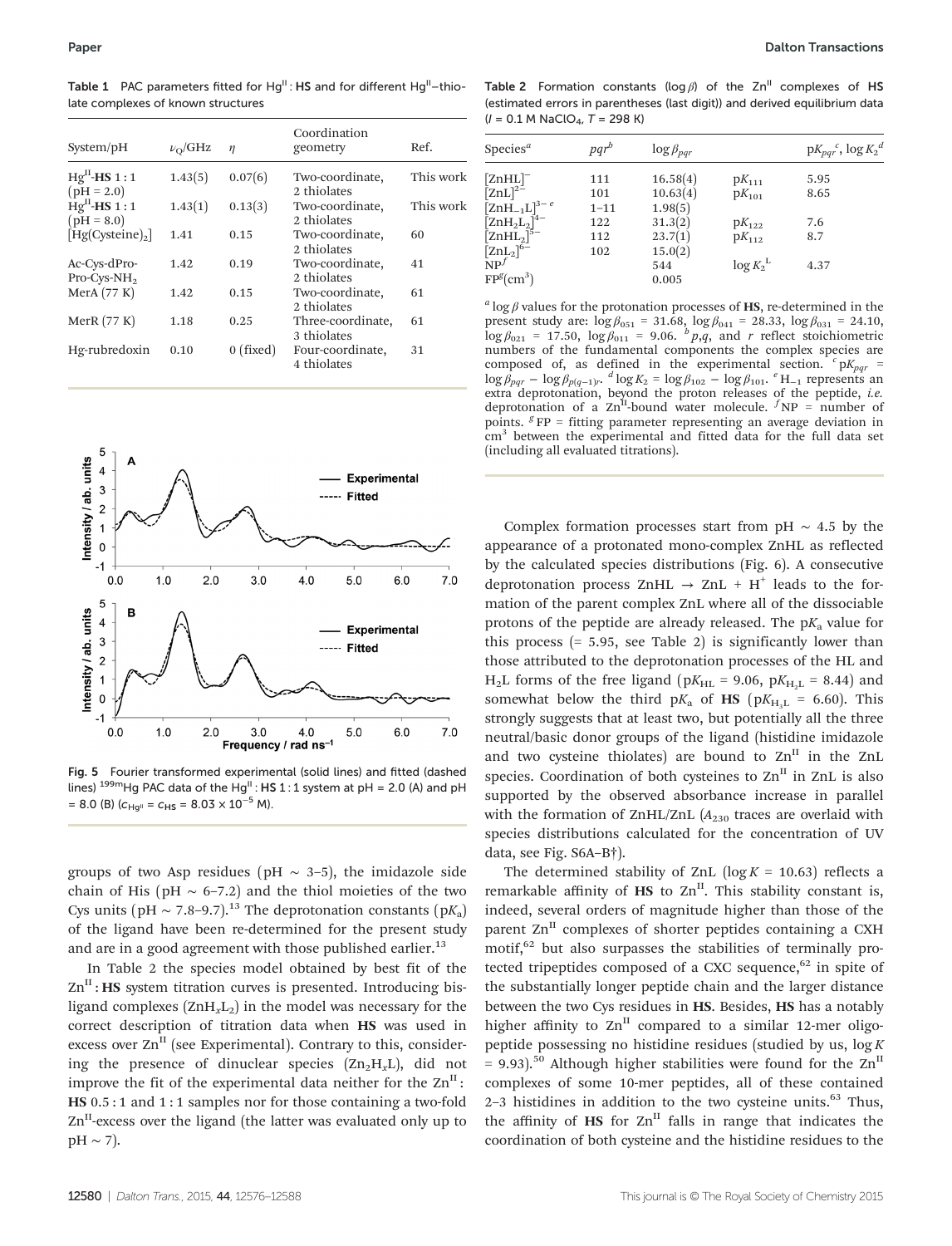

Fig. 6 Species distribution diagram for the  $Zn^{\text{II}}$ : HS 1:1 (A) and 0.5:1 (B) systems ( $c_{\text{HS}} = 1.0 \times 10^{-3}$  M). The speciation curves for the concentrations applied in the UV experiments are depicted in ESI (Fig. S6A–B†).

metal ion. The  $\text{Zn}^{\text{II}}$ -binding affinity of HS can also be demonstrated by the conditional stability calculated at pH 7.4 and 1 : 1 metal ion to ligand ratio based on the equations below,

$$
\begin{array}{c} \mathbf{H}_q \mathbf{L} + \mathbf{Z} \mathbf{n} \rightleftarrows \mathbf{Z} \mathbf{n} \mathbf{H}_q \mathbf{L} \\\\ K_\mathbf{a} = \displaystyle \frac{[\mathbf{Z} \mathbf{n} \mathbf{H}_q \mathbf{L}]}{[\mathbf{Z} \mathbf{n}][\mathbf{H}_q \mathbf{L}]} \end{array}
$$

where Zn denotes the free  $\text{Zn}^{\text{II}}$  concentration while H<sub>a</sub>L and  $ZnH<sub>a</sub>L$  represent the overall concentration of the free and complexed ligands in any protonation states, respectively. The apparent stability constant for the above conditions is  $K_a = 7.5$  $\times$  10<sup>7</sup> (log K<sub>a</sub> = 7.9) which is in the lower range of affinities reported for various wild-type bacterial  $\text{Zn}^{\text{II}}$ -regulators<sup>64</sup> or variants.<sup>65</sup>

The deprotonation of ZnL above pH  $\sim$  8 (Fig. 6A) leads to the species ZnH−1L being strongly dominant under alkaline conditions. The observed extra deprotonation is most likely not a ligand-related proton release since the formation of a  $Zn<sup>H</sup>$ –amide bond is a very scarce event in the complexes of  $Zn<sup>H</sup>$ formed with terminally protected peptides. $62,66-69$  Accordingly, the ZnH−1L composition may represent a species with a deprotonated water ligand, described as  $\text{Zn}(\text{OH})$ L. The p $K_a$  value of the deprotonation process is 8.65 that is ca. 1.7 log units lower than the  $pK_a$  determined for the same type of proton release of the Cd<sup>II</sup> complex of  $\text{HS},^{13}$  as expected, due to the smaller ionic radius of  $\overline{Zn}^{\text{II}}$  as compared to  $\overline{Cd}^{\text{II}}$ . The deprotonation of the bound  $H_2O$  occurs also at a somewhat lower pH than in the ZnL complex of a similar ligand containing no His residue in position 3 of the peptide chain ( $pK_a = 9.11^{50}$ ). The {Zn(Cys)2HisH2O/OH<sup>−</sup>} coordination sphere is also found in horse liver alcohol dehydrogenase (LADH), where the  $pK_a$  of the metal ion bound water molecule is 9.2 for the native  $\text{Zn}^{\text{II}}$ containing enzyme,<sup>70</sup> and 11.0 for the Cd<sup>II</sup> substituted species.<sup>71</sup> Interestingly, the  $pK_a$  of the  $\text{Zn}^{\text{II}}$ -bound water is lower in HS than in LADH. It seems that above neutral pH the histidine of HS significantly influences speciation, the coordination sphere of  $\text{Zn}^{\text{II}}$  and even the peptide structure, as indicated by UV and SRCD data.

Monomeric ZnHL and ZnL complexes dominate in the acidic/neutral pH-range when HS is present in a twofold excess over  $\text{Zn}^{\text{II}}$  (Fig. 6B). As indicated by UV data, metal-bridged bis-ligand species with different protonation states are also formed above pH  $~\sim~$  6. Although the determined stabilities of the various bis-complexes do not provide direct information on the binding mode of the ligands, the relatively high  $pK_a$ value for the  $ZnHL_2 \rightarrow ZnL_2 + H^+$  process (= 8.7, Table 2) suggests that there are protonated thiol groups in the  $\text{ZnH}_{2}\text{L}_{2}$ and ZnHL2 species. The stability constant calculated for the binding of the second ligand in  $\text{ZnL}_2$  (log  $K_2 = 4.37$ ) and the relative stability of the parent mono- and bis-complexes  $(log(K_1/K_2) = 6.26)$  shows a notably weaker binding of the second ligand as compared to the same process in the  $Cd<sup>H</sup>$ : HS system  $(\log(K_1/K_2) = 5.33^{13})$  or to the Zn<sup>II</sup>-binding of the above cited His-free peptide ( $log(K_1/K_2) = 5.14^{50}$ ). This finding provides a further support for the important role of histidine in controlling the interaction of  $\text{Zn}^{\text{II}}$  with **HS.** 

### <sup>1</sup>H NMR experiments

Assignment of the  ${}^{1}H$  NMR resonances of HS and the pHdependence of the recorded spectra in the absence of metal ions were published previously.<sup>13</sup> Hg<sup>II</sup> coordination to the peptide has a strong effect on the resonances of the Cys  $C_8H_2$ protons (Fig. 7). These signals shift from 2.93 ppm to relatively broad peaks at ∼3.3–3.4 ppm (in an accidental overlap with one of the His  $C_0H_2$  resonances at pH 4.0–6.0) in the presence of one equivalent of  $Hg<sup>II</sup>$ . The significant, ca. 0.4 ppm downfield shift of the Cys  $C_6H_2$  resonances of the bound ligand, as compared to the same signals of the free HS indicates the binding of both thiolates to the metal ion, as also suggested by UV titrations.

Two separate signal sets of the Cys  $C_6H_2$  protons are observed at pH 4.0–6.0 when HS is in a twofold excess over  $Hg<sup>II</sup>$  (Fig. 7) One set is reminiscent of the resonances of the free ligand, whereas the other coincides with those observed in the  $Hg<sup>H</sup>$ : HS 1:1 system. Increasing pH to 8.0 results in coalescence of the two signal sets to a very broad bulge-like feature in the range of  $\delta \sim 2.8-3.4$  ppm overlapping with the His  $C_6H_2$  resonances (Fig. 7). This coalesced signal, with a chemical shift found in between those observed for  $Hg<sup>H</sup>$ : HS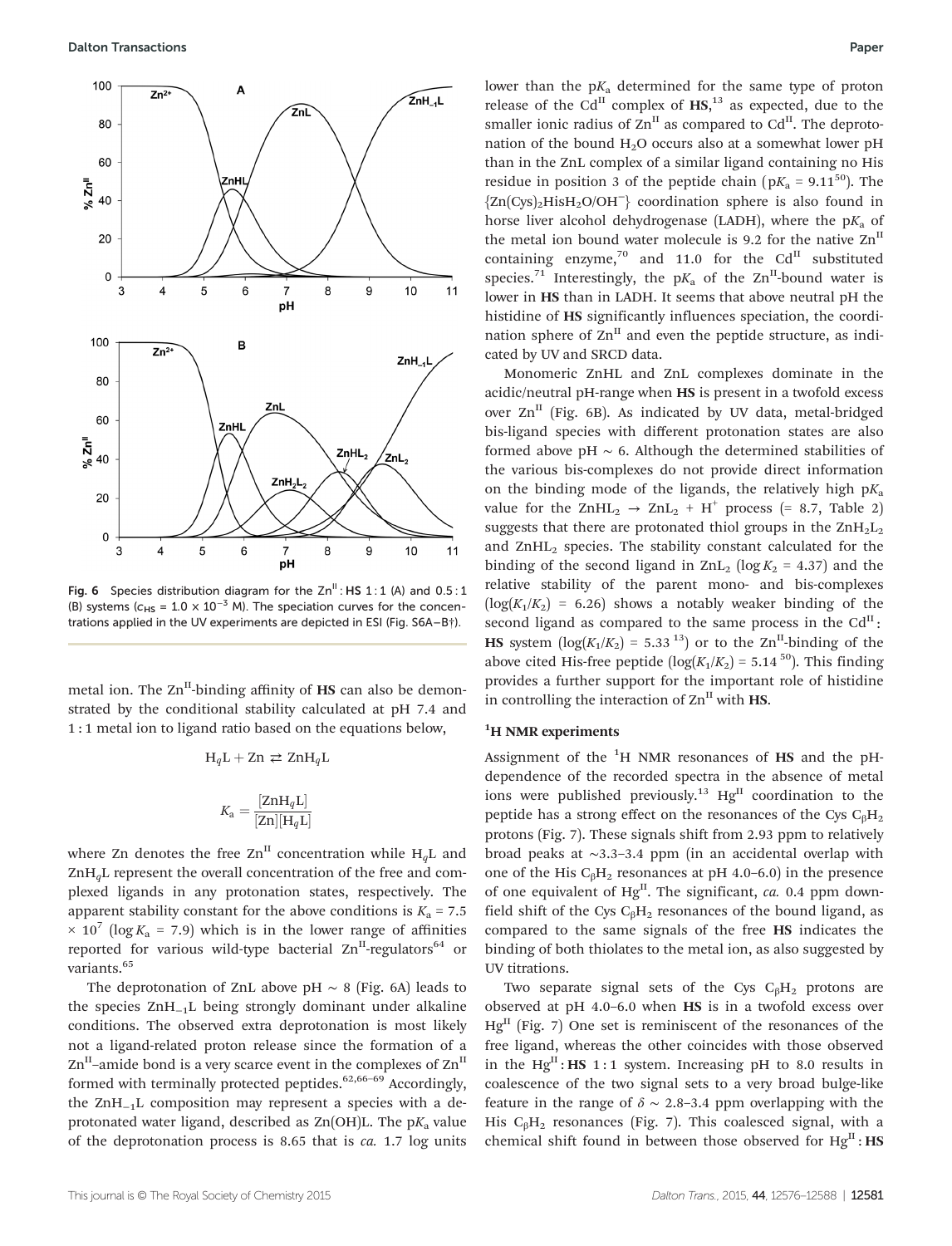

Fig. 7 Selected regions of the  ${}^{1}H$  NMR spectra of HS recorded in the absence and presence of 0.5 and 1.0 eq. of Hg<sup>II</sup> (H<sub>2</sub>O/D<sub>2</sub>O = 90:10% v/v,  $c_{HS} = 1.3 \times 10^{-3}$  M, T = 298 K). The resonances marked by symbols are: His C<sub>β</sub>H<sub>2</sub>:  $\triangle$ ; Cys C<sub>β</sub>H<sub>2</sub>: O; Asp C<sub>β</sub>H<sub>2</sub>: **■**. The region of  $\delta$  = 2.7–3.6 ppm from the Hg<sup>II</sup>: HS 0.5 : 1 spectrum at pH = 8.0 is magnified in the frame. Note that the sharp signals at  $\delta \sim 1.9$  ppm are those of the acetate anion of the added mercury(II) salt which coincide with the acetyl protecting group resonances of HS at pH ∼ 4.0.

1 : 1 and the free ligand, becomes sharper on increasing pH but is still broad at  $pH = 10.0$ . These findings indicate that the ligand exchange rate between the free and bound forms gradually increases from the slow/intermediate to the intermediate/ fast time regime in parallel with the deprotonation of the unbound thiol groups of the presumably free ligand being present in the  $Hg<sup>H</sup>$ : **HS** 0.5 : 1 system.

The exchange rate,  $k_{ex}$ , between the bound and non-bound ligand forms may be roughly estimated from the observed linebroadening<sup>72</sup> at pH 4.0–6.0 which is dominated by slow exchange. The line-broadening,  $w_e-w_0$ , occurring for the Cys  $C_6H_2$  resonances of the free peptide due to the addition of 0.5 eq. Hg<sup>II</sup> is *ca*. 12 Hz which leads to  $k_{ex} \sim \pi \times (w_e - w_0) \sim 38 \text{ s}^{-1}$ at pH = 6.0 ( $w_e$  and  $w_0$  represent the line width of signals at half height with and without exchange, respectively). The calculation is based on the assumption of a two-site exchange of  $\text{HS}$  between a specific Hg<sup>II</sup>-peptide bound form and the non-bound form under the applied experimental conditions.  $k_{ex}$  may also be expressed by a formulae involving the rates of the association and dissociation processes, as follows<sup>73</sup>

$$
k_{\text{ex}} = k_{\text{on}}[\text{M}] + k_{\text{off}} = \frac{k_{\text{off}}}{1 - f}
$$

where  $k_{on}$  and  $k_{off}$  stands for the second order rate constant of the complex formation and the first order rate constant of the complex dissociation, respectively, [M] is the concentration of the metal ion and f represents the bound fraction of the ligand (0.5 in the present case). If one assumes that the association is diffusion controlled and thus  $k_{on} \sim 7.4 \times 10^9$  M<sup>-1</sup> s<sup>-1</sup> that is the rate constant for diffusion controlled reactions in water at 298 K,<sup>74</sup> solving the above equation for [M] would result in a concentration of [Hg<sup>II</sup>] that corresponds to a  $K_d \sim 2.5 \times 10^{-9}$  M dissociation constant of the complex at  $pH = 6.0$ . This  $K_d$  value suggests a many orders of magnitude weaker binding than expected for a typical  ${HgS_2}$  complex,<sup>41</sup> indicating that the picture is too simplistic, and presumably a more complex speciation occurs.

The increase of pH also induces the upfield shift of the resonances of the Asp ( $C_6H_2$  protons – Fig. 7) and His ( $C_6H_2$  – Fig. 7 and the  $C_{61}H$  and  $C_{62}H$  protons of the imidazole ring – Fig. 8) reflecting the deprotonation of the side chains of these residues. The chemical shift values are practically independent of the metal ion to ligand ratio at all selected pH values. These findings indicate that the proton releases from the Asp carboxyl groups and the His imidazole moiety are practically unaffected by the presence of  $Hg<sup>H</sup>$  and therefore that these groups do not participate in  $Hg<sup>H</sup>$ -binding. Nevertheless, coordination of the cysteine residues to  $Hg<sup>II</sup>$  has a slight line



Fig. 8 Part of the  ${}^{1}H$  NMR spectra of the peptide HS recorded at various pH\* values in  $D_2O$  as a function of the Hg<sup>II</sup> to peptide ratio ( $c_{\text{HS}}$  = 1.3 × 10<sup>-3</sup> M, T = 298 K). The symbols denote the C<sub>ε1</sub>H (\*) and  $C_{\delta 2}$ H ( $\blacklozenge$ ) resonances of His.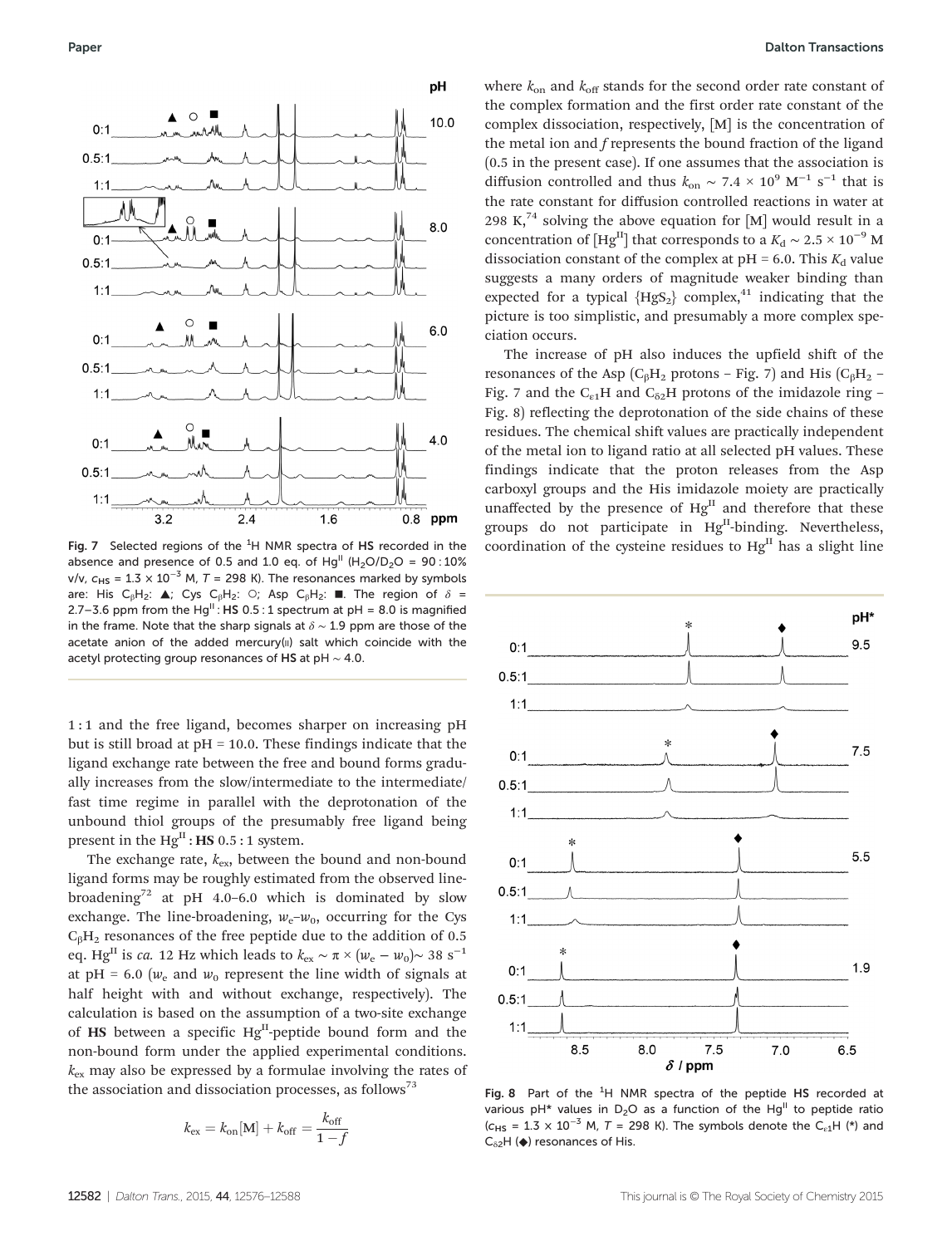width increasing effect on the neighbouring Asp side chain resonances under acidic conditions (Fig. 7) and a rather pronounced impact on the His  $C_{61}H$  and  $C_{62}H$  signals in neutral/ alkaline solutions (Fig. 8). This shows that although the chemical shifts, apart from those of the cysteines, do not change significantly, the dynamics of the peptide is affected by the binding of HgII.

The spectra of HS obtained at pH ∼ 4.4 in the presence and absence of  $Zn<sup>II</sup>$  reflect no differences either in terms of the chemical shifts or the shape of the various <sup>1</sup>H-resonances (Fig. S7<sup>†</sup>). This suggests that, as opposed to  $Hg<sup>H</sup>$ ,  $Zn<sup>H</sup>$  is not bound to HS under such conditions, which is in agreement with the potentiometric and UV absorption studies, vide supra. At pH ~ 5.5, however, the presence of  $\text{Zn}^{\text{II}}$  gives rise to pronounced broadening of most resonances. In the presence of 0.5 eq.  $\text{Zn}^{\text{II}}$  this may indicate exchange between the bound and free states of the peptide, but in the fully loaded  $\text{Zn}^{\text{II}}$ : HS system it implies equilibria between conformers falling into the intermediate exchange time regime (ms–s) (Fig. 9–10). At a 1 : 1 ratio of  $\text{Zn}^{\text{II}}$  and HS the C<sub>ε1</sub>H and C<sub>δ2</sub>H signals of the His imidazole are shifted slightly upfield as compared to the resonances of the free ligand (Fig. 10). At 0.5 eq. of  $\text{Zn}^{\text{II}}$  the chemical shifts of the imidazole ring protons appear in between those of the free  $HS$  and the 1:1 system reflecting an equilibrium between the non-bound and metal-bound peptide forms, and fast exchange dynamics for these resonances. The  $C_{61}H$  and  $C_{62}H$  resonances are significantly shifted upfield by a further pH increase (pH  $5.5 \rightarrow 7.0$ ), similarly to the metal ion free solution, which indicates that His-coordination is not completed at pH 5.5. A combined interpretation of the  ${}^{1}$ H NMR, UV absorption, and potentiometric data at pH  $\sim$  5.5, (see Fig. 6) leads us to propose co-existing binding isomers of the ZnHL species, with the participation of two Cys-thiolates or one of the Cys-thiolates and the His side chain in metal ion binding.

The increase of pH to pH  $\sim$  7.0 gives rise to a substantial change of the spectral pattern. According to our data, all the metal ions are complexed under such conditions (Fig. 6). Most of the resonances, in addition to those of the Cys residues, display line broadening, in contrast to the signals observed for  $Hg<sup>H</sup>$ : HS, where resonances from non-coordinating groups are not affected to the same extent. Thus,  $\text{Zn}^{\text{II}}$ -coordination affects the internal dynamics of the entire peptide on the NMR time scale. Additionally, the ligand exchange dynamics is slowed down to the moderately slow exchange time regime causing the splitting of several <sup>1</sup>H resonances ( $\rm{C_6H_2,\,C_{\epsilon1}H}$  and  $\rm{C_{\delta2}H}$  of His and all the resonances of Ile) into clearly distinguishable separate signals at a  $0.5:1 \text{ Zn}^{\text{II}}$ : HS ratio (see spectra at pH  $\geq$ 7.0 on Fig. 9–10). The decrease of exchange rate by pH-increase coincides with a remarkable change of the CD-signals (Fig. 4), and occurs in parallel with the formation of the ZnL parent complex. It implies that the participation of several donor groups in metal ion binding leads to a reduced lability of species. At a 1:1  $\text{Zn}^{\text{II}}$ : HS ratio, the C<sub>β</sub>H<sub>2</sub> protons of the Cys and His residues experience a significant chemical shift change relative to the free ligand, as do the  $C_{\epsilon 1}H$  and  $C_{\delta 2}H$ 



Fig. 9 Aliphatic region of the  ${}^{1}H$  NMR spectra of HS recorded in the absence of  $\text{Zn}^{\text{II}}$  and in the  $\text{Zn}^{\text{II}}$ : HS 0.5 : 1 and 1 : 1 systems (H<sub>2</sub>O/D<sub>2</sub>O = 90 : 10% v/v,  $c_{HS} = 1.3 \times 10^{-3}$  M, T = 298 K). C<sub>B</sub>H<sub>2</sub> resonances of the residues with potential donor groups are indicated by the following symbols: His C<sub>β</sub>H<sub>2</sub>:  $\triangle$ ; Cys C<sub>β</sub>H<sub>2</sub>: O; Asp C<sub>β</sub>H<sub>2</sub>:  $\blacksquare$ .

signals of the imidazole ring (Fig. 10). This supports the coordination of the two Cys-thiolates and the His-imidazole groups to  $\text{Zn}^{\text{II}}$  in ZnL, but the poorly resolved spectrum at pH = 7.0 does not provide information on the binding of Aspcarboxylates. As pointed out above, various resonances of the C-terminal Ile residue in the spectral region 0.8–1.0 ppm  $(C_6H_3, C_{\gamma}H_3)$  are also strongly affected by metal ion coordination as those of the bound ligand are clearly shifted upfield compared to the ones of the free peptide-like resonances  $(Zn^{II})$ : HS 0.5 : 1, Fig. 9). Analogous spectral features were not observed in the systems of either Cd<sup>II</sup> and  $\text{HS}^{13}$  or  $\text{Zn}^{II}$  and a closely related peptide<sup>50</sup> differing only in the His-residue from the presently studied ligand. Thus, while the exact origin of the impact of  $\text{Zn}^{\text{II}}$ -binding on the Ile resonances is not clear, metal ion coordination of the histidine unit very likely plays a key role here.

Based on the observed line broadening of the Cys  $C_8H_2$ protons at  $\text{Zn}^{\text{II}}$ : HS 0.5:1 (Fig. 9) a similar or slightly lower exchange rate between the bound and non-bound ligands, as compared to  $Hg<sup>H</sup>$ : HS, may be predicted. However, the overlap of the various resonances and the complexity of the system (see the distribution curves at pH  $\sim$  7.0, Fig. 6B) do not allow a deeper discussion. It is, however, an interesting contrast to  $Hg<sup>H</sup>$ : HS, that the exchange rate in the presence of  $Zn<sup>H</sup>$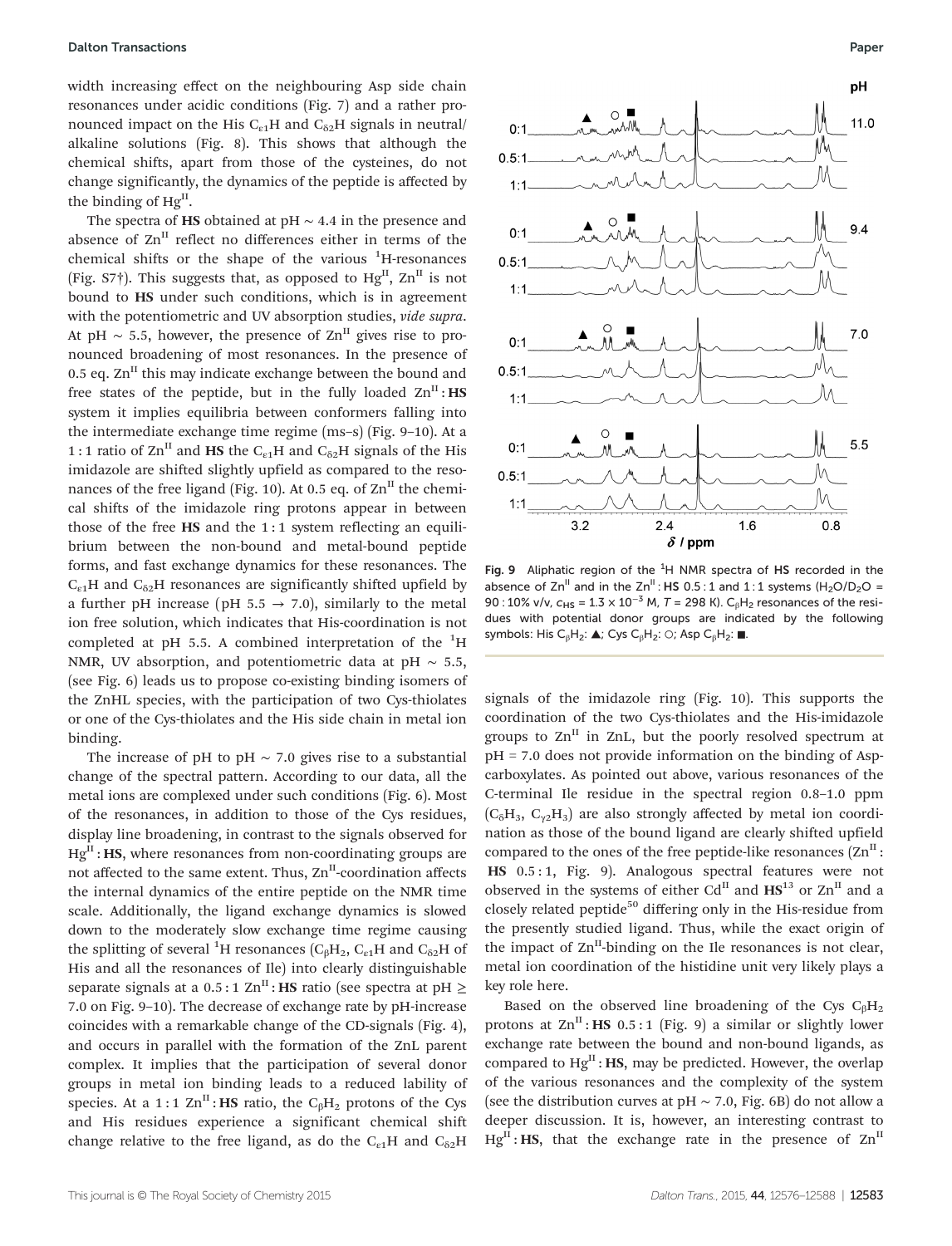

Fig. 10 Aromatic/H<sub>N</sub> region of the  ${}^{1}H$  NMR spectra of HS recorded in the absence of  $\text{Zn}^{\text{II}}$  and in the  $\text{Zn}^{\text{II}}$  : HS 0.5 : 1 and 1 : 1 systems (H<sub>2</sub>O/D<sub>2</sub>O = 90 : 10% v/v,  $c_{HS} = 1.3 \times 10^{-3}$  M, T = 298 K). The open circle and square symbols show resonances of the non-bound ligand  $(C_{\varepsilon1}H$  and  $C_{\delta2}H$ , respectively) while the filled symbols mark the same resonances of the bound His residues in the mononuclear species. The regions of  $\delta$  = 6.9–7.15 and 7.4–8.05 ppm from the Zn<sup>II</sup> : HS 0.5 : 1 spectrum at pH  $\sim$ 9.4 are magnified in the frames.

remains relatively slow even at higher pH (see below) approaching the deprotonation-range of the thiol groups of the free ligand. The increased metal ion exchange rate, as observed by the resonances of the Cys  $C_8H_2$  protons (see Fig. 7) with 0.5 eq.  $Hg<sup>II</sup>$  for pH above the p $K<sub>a</sub>$  of the thiols, imply that the free thiolates take part in the exchange process, and thus that it occurs via an associative mechanism. The low coordination number may be important for this process, as it may allow for coordination of additional thiolates in the equatorial plane. This is analogous to a proposed mechanism of transfer of Cu<sup>I</sup> between proteins, $4^{2,75,76}$  where the metal ion is also found in a structure with two thiolates coordinating. Contrary to this, the metal exchange rate does not change into the fast exchange regime with 0.5 eq.  $\text{Zn}^{\text{II}}$  for pH above the p $K_a$  for the thiols, see Fig. 9. This may reflect that the exchange occurs via a dissociative mechanism, although not necessarily via free  $\text{Zn}^{\text{II}}$ , in analogy to the common interpretation of ligand binding reactions for the  $Zn$ <sup>II</sup> aqua ion involving dissociation of coordinated water as the rate determining step.<sup>77</sup>

As a conclusion, and in line with SRCD data, the simultaneous binding of (at least) three side chain donors induces a

more defined ligand structure in the  $\text{Zn}^{\text{II}}$ -bound HS, unlike the loop-like conformation proposed for  $Hg^{II}$ : **HS.** 

At pH  $\sim$  9.4 the spectra of the Zn<sup>II</sup>-containing solutions are still very poorly resolved as the resonances are strongly broadened. Coordination of His to the metal ion in the  $\text{Zn}^{\text{II}}$ : HS 1:1 system is unambiguously demonstrated by the significant downfield shift of the  $C_{61}H$  and  $C_{62}H$  resonances, as compared to the metal ion free sample (Fig. 10). A similar shift was observed and attributed to His-coordination in the Cd<sup>II</sup>complex of the peptide.<sup>13</sup> At least three distinguishable, broad  $C_{62}$ H peaks and three  $C_{c1}$ H peaks, albeit less clearly, are observed at  $0.5:1$  Zn<sup>II</sup>: peptide ratio (see the enlarged spectrum segments on Fig. 10). One of the  $C_{\delta 2}H$  and  $C_{\epsilon 1}H$  peaks appear very close to the free ligand-like signals while the third observed signals have chemical shifts resembling those measured for the 1:1 system. In order to elucidate the processes occurring in the presence of ligand excess above neutral pH, a more detailed series of spectra were recorded at pH ∼ 8. One may follow the evolution of the  $C_{\alpha 1}H$  and  $C_{\alpha 2}H$  signals from  $0:1$  to  $1:1$   $\text{Zn}^{\text{II}}$ : peptide ratio on Fig. 11. The series describe the complete transformation of the non-bound ligand to the 1 : 1 species (mostly ZnL at this pH, see Fig. 6A). The spectra recorded at the intermediate stages, featuring the emergence and transformation of broad peaks, originate from a dynamic exchange between at least three coexisting species (see *e.g.* the C<sub>e1</sub>H resonances at a Zn<sup>II</sup>: **HS** ratio of 0.75:1 or the  $C_{\delta 2}$ H resonances at a ratio of 0.5 : 1), the free peptide, the fully loaded  $Zn^{II}$ -peptide complex, and a species with a plausible  $0.5:1$  Zn<sup>II</sup>: HS stoichiometry, *i.e.* a bis-ligand complex.



Fig. 11 Part of the <sup>1</sup>H NMR spectra of HS recorded at pH  $\sim$  8.0 as a function of the metal ion to peptide ratio  $(H_2O/D_2O = 90:10\%$  v/v,  $c_{\text{HS}}$  = 1.3 × 10<sup>-3</sup> M, T = 298 K). The selected regions reveal changes observed on the  $C_{\varepsilon1}H$  (left) and  $C_{\delta2}H$  (right) resonance of the His-imidazole moiety of the ligand. Note that the peak seen at  $\delta \sim 7.11$  ppm on the free HS spectrum is one of the remaining amide resonances still observable at pH ∼ 8.0.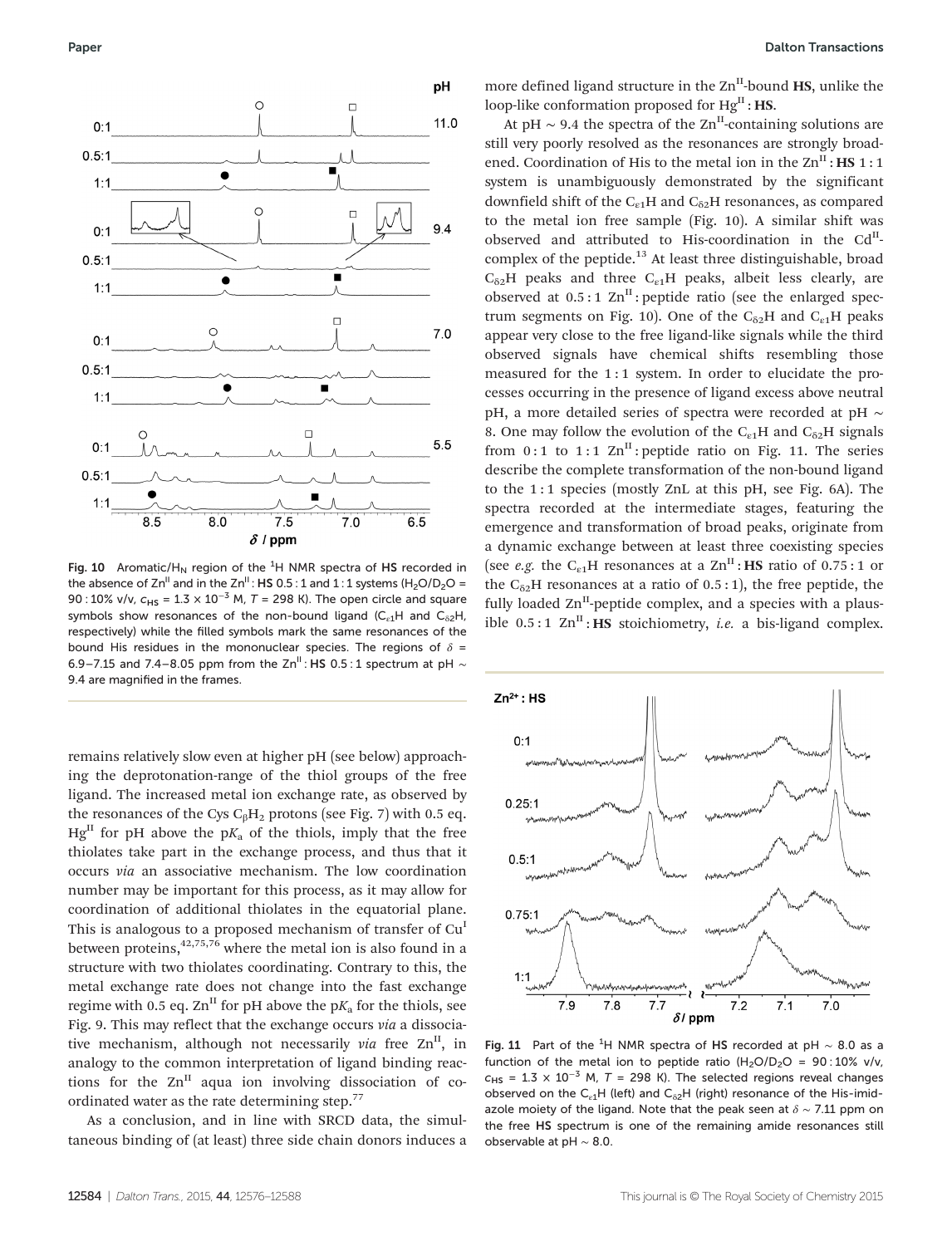This provides strong support for the potentiometric data. The species are in slow to intermediate exchange rate relative to the NMR timescale. The emerging signals in the range of  $\delta \sim$ 7.0–7.08 and 7.75–7.85 ppm suggests that the His-imidazole moiety of at least one of the two ligands plays a role in  $\text{Zn}^{\text{II}}$ coordination in some or all of the bis-complexes.

Only two sets of relatively sharp  $C_{\epsilon 1}H$  and  $C_{\delta 2}H$  resonances are detected at pH  $\sim 11$  in the Zn<sup>II</sup>: **HS** 0.5 : 1 system (Fig. 10) which is in excellent correlation with the equilibrium and UV results, i.e. the presence of only the ZnH−1L complex and free ligand. Besides, the notable chemical shift changes observed on the spectra of  $\text{Zn}^{\text{II}}$ : HS 1 : 1 from pH ~ 7.0 up to 11.0 (see e.g. the range of  $\delta \sim 3.5$ –2.5 ppm (Fig. 9) or the C<sub>δ2</sub>H signals (Fig. 10), clearly reflect the conversion of the ZnL parent complex to ZnH−1L.

### Conclusion

The 12-mer HS peptide, inspired by the C-terminal metal ion binding domain of a bacterial metalloregulator CueR, is shown to efficiently bind  $Hg<sup>H</sup>$  and  $Zn<sup>H</sup>$ , two metal ions with significantly different coordination preferences.  $Hg<sup>H</sup>$  is demonstrated to form a loop-like structure in a  ${HgS_2}$  coordination fashion via binding to the two cysteinates of the ligand, but there is no sign for the participation of any other side chain donors in Hg<sup>II</sup>-coordination. The kinetic lability of Hg<sup>II</sup> is manifested in line broadening on the <sup>1</sup>H NMR spectra affecting mostly the resonances of the bound Cys residues and those of the neighbouring units. In contrast to  $Hg<sup>H</sup>$ ,  $Zn<sup>H</sup>$  dictates the peptide to a more structured form in its ZnL complex via binding to at least three side chain donors, the two Cys thiolates and the His imidazole. Indeed, the SRCD spectra above neutral pH might reflect an increasing helical content in the  $\text{Zn}^{\text{II}}$ -bound HS, although a contribution of the thiolatemetal ion chromophore to the observed CD-pattern may also be present in the same wavelength range. In addition to monomeric species, bis-ligand  $HS-Zn<sup>H</sup>-HS$  complexes are also formed, unlike with  $Hg^{II}$ . The line broadening in  $^{1}$ H-NMR is pronounced for most of the resonances, indicating that exchange dynamics between different conformers occurs on the NMR time scale (ms-s) and that, in contrast to  $Hg<sup>H</sup>$ ,  $Zn<sup>H</sup>$ coordination notably affects the internal dynamics of the entire peptide chain. The results obtained demonstrate that the conformational and coordination flexibility allows HS to adopt diverse structures, favoured by different metal ions, which is a property that may be utilized for metal ion sequestration in practical applications. Experimental studies on the interaction of a flexible peptide like HS with metal ions are a challenge as speciation may be diverse and the system dynamic. In the span between coordination compounds to metalloproteins, dynamic systems like HS, may yield insight into the underlying mechanisms of metal ion exchange that are necessary to account for transport and distribution of essential trace elements in biological systems. In a more fundamental perspective, also the potential role of metal ions for protein folding (and misfolding) through transient binding may also be elucidated by interrogating such peptide–metal ion interactions.

### Experimental

#### Materials

The investigated peptide N-acetyl-Ser-Cys-His-Gly-Asp-Gln-Gly-Ser-Asp-Cys-Ser-Ile-NH<sub>2</sub> (Ac-SCHGDQGSDCSI-NH<sub>2</sub>, HS) was synthesized, as described earlier.<sup>13</sup> Chemicals and solvents were obtained from Sigma-Aldrich and used without further purification unless otherwise described. The solutions of  $Zn(CIO_4)_2 \cdot nH_2O$ ,  $Hg(OAc)_2$  (Aldrich) were standardized complexometrically<sup>78</sup> while precise weights of high purity  $HgCl<sub>2</sub>$ (Aldrich) was used to prepare metal ion stock solutions. pH-Metric titrations were performed with NaOH (Aldrich) solutions standardized using potassium hydrogen phthalate (Sigma-Aldrich).

#### Electronic absorption and SRCD measurements

UV–Visible (UV–Vis) spectra were measured on a Shimadzu UV-3600 UV-VIS-NIR spectrophotometer using a cell with 1 cm optical pathlength. Concentration of the ligand was  $1.0 \times 10^{-4}$ M and the metal ion concentration varied between  $5.0 \times 10^{-5}$ and  $2.0 \times 10^{-4}$  M.

The synchrotron radiation CD (SRCD) spectra of the free ligand and the metal complexes were recorded at the SRCD facility at the CD1 beamline on the storage ring ASTRID at the Institute for Storage Ring Facilities (ISA), University of Aarhus, Denmark.79,80 All spectra were recorded with 1 nm steps and a dwell time of 2 s per step, using 0.1 mm quartz cells (SUPRA-SIL, Hellma GmbH, Germany), for the wavelength range of 175–260 nm. The substances were initially dissolved in 1.0  $\times$ 10−<sup>2</sup> M HCl in order to avoid the eventual oxidation process. The pH of the samples ( $c_{\text{peptide}} = 1.0 \times 10^{-3}$  M) were adjusted by adding the appropriate amount of NaOH solution. From the raw spectra the water baseline was subtracted and spectra were normalized to  $1.0 \times 10^{-3}$  M peptide concentration (to eliminate the effect of dilution).

#### Perturbed angular correlation of γ-rays

All perturbed angular correlation (PAC) experiments were performed in ISOLDE/CERN with a setup using six  $BaF<sub>2</sub>$  detectors keeping the samples at a temperature of 1 °C. Production and purification of the radioactive  $^{199m}$ Hg is described in the literature.<sup>81</sup> The <sup>199m</sup>Hg solution (150  $\mu$ L) was mixed with solutions of nonradioactive mercury $(n)$  chloride, sodium perchlorate and buffer if needed. TRIS and CAPS buffers were used for adjusting the pH of samples to pH  $\sim$  8.0 and 10, respectively. The peptide was dissolved in 0.01 M perchloric acid and amounts of this stock solution were added to the buffered  $Hg<sup>H</sup>$ -containing solutions to reach the desired final concentrations. Finally, sucrose was added to 55% w/w. The pH of the solutions was adjusted with NaOH and HClO<sub>4</sub>. In order to avoid contamination of the samples, small volumes were taken for pH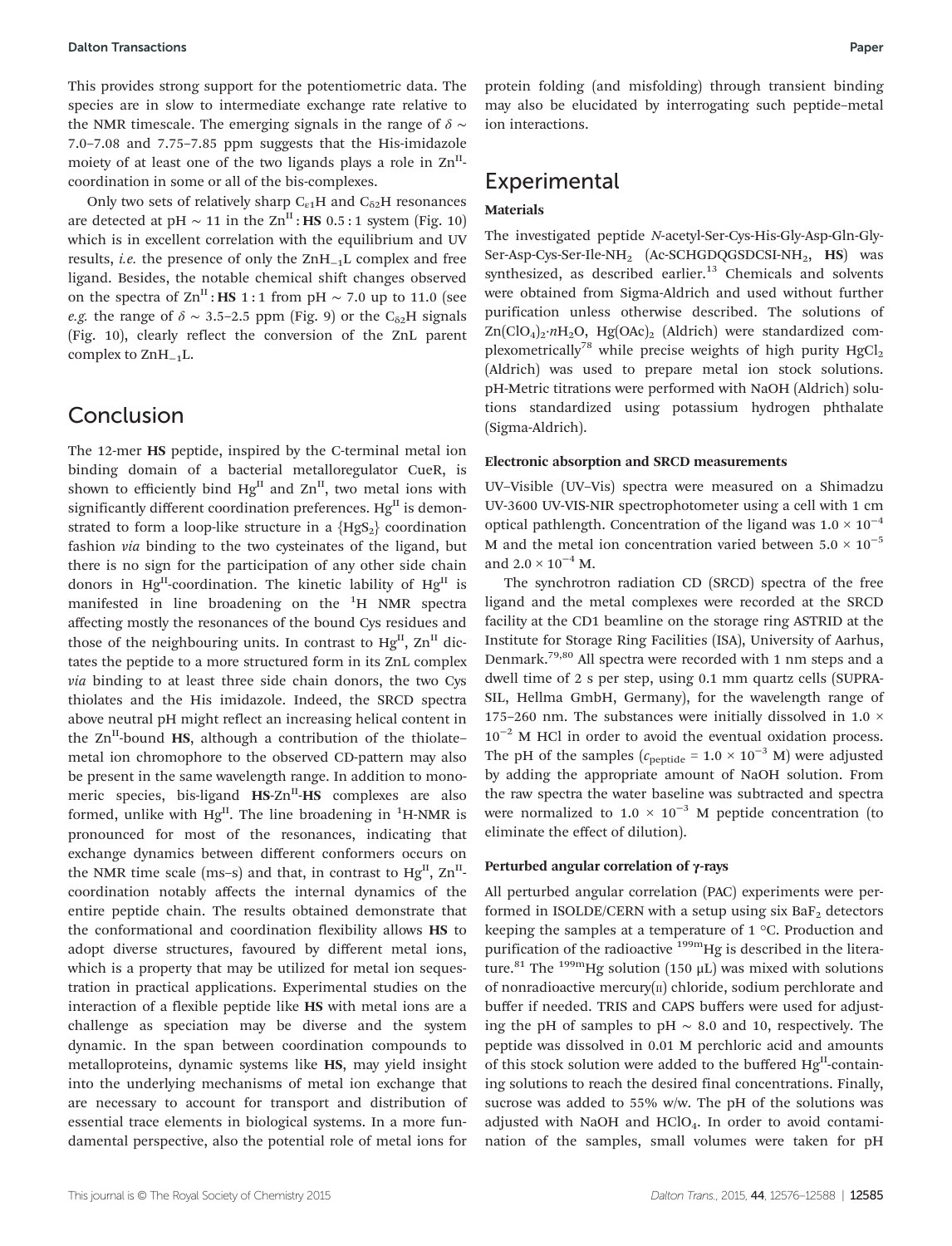measurements. The temperature dependence of the pH in the TRIS/CAPS-buffered solutions was taken into account and pHvalues were corrected to 1  $^{\circ}$ C.<sup>82</sup> The buffers and the peptide stock solutions were purged with argon. The final volume of the samples was 210 µL with  $c_{\text{peptide}} = c_{\text{Hg}^{\text{II}}} = 8.03 \times 10^{-5}$  M and  $c_{\text{buffer}} = 1.60 \times 10^{-2}$  M.

#### NMR experiments

<sup>1</sup>H NMR measurements were performed on a Bruker Avance DRX 500 spectrometer operating at 500.132 MHz. The spectra were recorded at  $T = 298$  K in a mixture of  $H_2O/D_2O = 90:10\%$  $v/v$  and in a few cases in pure  $D<sub>2</sub>O$  applying the zgpr or zgcppr pulse sequences in order to presaturate the  $H<sub>2</sub>O/HDO$  resonances. In a typical sample the concentration of the peptide was  $1.3 \times 10^{-3}$  M. The chemical shifts were referenced to TSPd4 at 0.0 ppm. Spectra were recorded using a recycle delay of 5 s, an acquisition time of 1.64 s, a spectral width of 5 or 10 kHz and 64–128 scans. In  $D_2O$ , the pH<sup>\*</sup> (pH-meter reading uncorrected by the deuterium effect) was adjusted to the desired values with NaOD. The recorded spectra were processed by the ACD/Spectrus Processor software.<sup>83</sup>

#### pH-Potentiometric measurements

The protonation and coordination equilibria were investigated in aqueous solutions ( $I = 0.1$  M NaClO<sub>4</sub>, and  $T = 298.0 \pm 0.1$  K) under argon atmosphere with a special care to avoid the oxidation of the peptide. The potentiometric titrations were carried out by an automatic titration set including a PC controlled Dosimat 665 (Metrohm) autoburette, an Orion 710A precision digital pH-meter equipped with an Orion 8103BNUWP Ross Ultra semi micro pH electrode (165 × 6 mm). Conversion of the relative mV values as pH-meter readings to hydrogen ion concentrations was done as described earlier.<sup>50</sup> The protonation and complex formation processes were characterized by the following general equilibrium process:

$$
pM + qH + rL \ge M_pH_qL_r
$$
  

$$
\beta_{M_pH_qL_r} = \frac{[M_pH_qL_r]}{[M]^p[H]^q[L]^r}
$$

where M denotes the metal ion, L the deprotonated ligand molecule, and H the protons. Charges have been omitted for simplicity but can be easily calculated taking into account the composition of the fully protonated dodecapeptide  $(H_5L^+)$ . Please note, that this simplified notion is used generally throughout the text and on the figures. The corresponding formation constants  $(\beta_{M,H,L_r} \equiv \beta_{pqr})$  were calculated using the PSEQUAD computer program.<sup>84</sup> The protonation constants were determined from 3–4 independent titrations (70–80 data points per titration), with a peptide concentration of  $1.0 \times 10^{-3}$ M. The complex formation constants were evaluated from 8 independent titrations (70–80 data points per titration). The applied ratio of  $\text{Zn}^{\text{II}}$  and the ligand was 0.5 : 1, 1 : 1 and 2 : 1 with the  $\text{Zn}^{\text{II}}$  concentration varied between 5.2 × 10<sup>-4</sup> and

 $2.04 \times 10^{-3}$  M. Due to precipitation in the presence of metal ion excess in alkaline pH-range, titration data for the  $\text{Zn}^{\text{II}}$ : HS 2 : 1 samples were evaluated only up to pH 7.1. (The individual fitting parameter of titrations performed with ligand excess dropped by ca. 40% when considering differently protonated bis-ligand species  $(ZnH<sub>r</sub>L<sub>2</sub>)$  besides monomeric ones, and accordingly such species were also included in the final model.

### Acknowledgements

AJ wishes to thank the financial support of the János Bolyai Research Grant from the Hungarian Academy of Sciences. The research leading to the SRCD results has received funding from the European Community's Seventh Framework CALIPSO Programme (FP7/2007–2013, grant No. 312284). LH was supported by ISOLDE/CERN by the beam time grant IS488.

### References

- 1 D. P. Giedroc and A. I. Arunkumara, Dalton Trans., 2007, 3107.
- 2 Z. Ma, F. E. Jacobsen and D. P. Giedroc, Chem. Rev., 2009, 109, 4644.
- 3 K. J. Waldron, J. C. Rutherford, D. Ford and N. J. Robinson, Nature, 2009, 460, 823.
- 4 K. J. Waldron and N. J. Robinson, Nat. Rev. Microbiol., 2009, 6, 25.
- 5 B. Zambelli, F. Musiani and S. Ciurli, Metal Ion-Mediated DNA-Protein Interactions in Interplay between Metal Ions and Nucleic Acids, Metal Ions in Life Sciences 10, ed. A. Sigel, H. Sigel and R. K. O. Sigel, Springer, Netherlands, 2012, pp. 135–170.
- 6 N. L. Brown, J. V. Stoyanov, S. P. Kidd and J. L. Hobman, FEMS Microbiol. Rev., 2003, 27, 145.
- 7 J. L. Hobman, J. Wilkie and N. L. Brown, BioMetals, 2005, 18, 429.
- 8 A. Changela, K. Chen, Y. Xue, J. Holschen, C. E. Outten, T. V. O'Halloran and A. Mondragon, Science, 2003, 301, 1383.
- 9 M. Mejáre and l. Bülow, Trends Biotechnol., 2001, 19, 67.
- 10 M. Valls and V. de Lorenzo, FEMS Microbiol. Rev., 2002, 26, 327.
- 11 K. Kuroda and M. Ueda, Curr. Opin. Biotechnol., 2011, 22, 427.
- 12 K. D. Brune and T. S. Bayer, Front. Microbiol., 2012, 3, 1.
- 13 A. Jancso, D. Szunyogh, F. H. Larsen, P. W. Thulstrup, N. J. Christensen, B. Gyurcsik and L. Hemmingsen, Metallomics, 2011, 3, 1331.
- 14 D. S. Auld, Zinc enzymes, in Encyclopedia of Inorganic and Bioinorganic Chemistry, John Wiley & Sons, Ltd., 2011, DOI: 10.1002/9781119951438.eibc0241.
- 15 M. A. Pennella and D. P. Giedroc, Zinc: DNA Binding Proteins, in Encyclopedia of Inorganic and Bioinorganic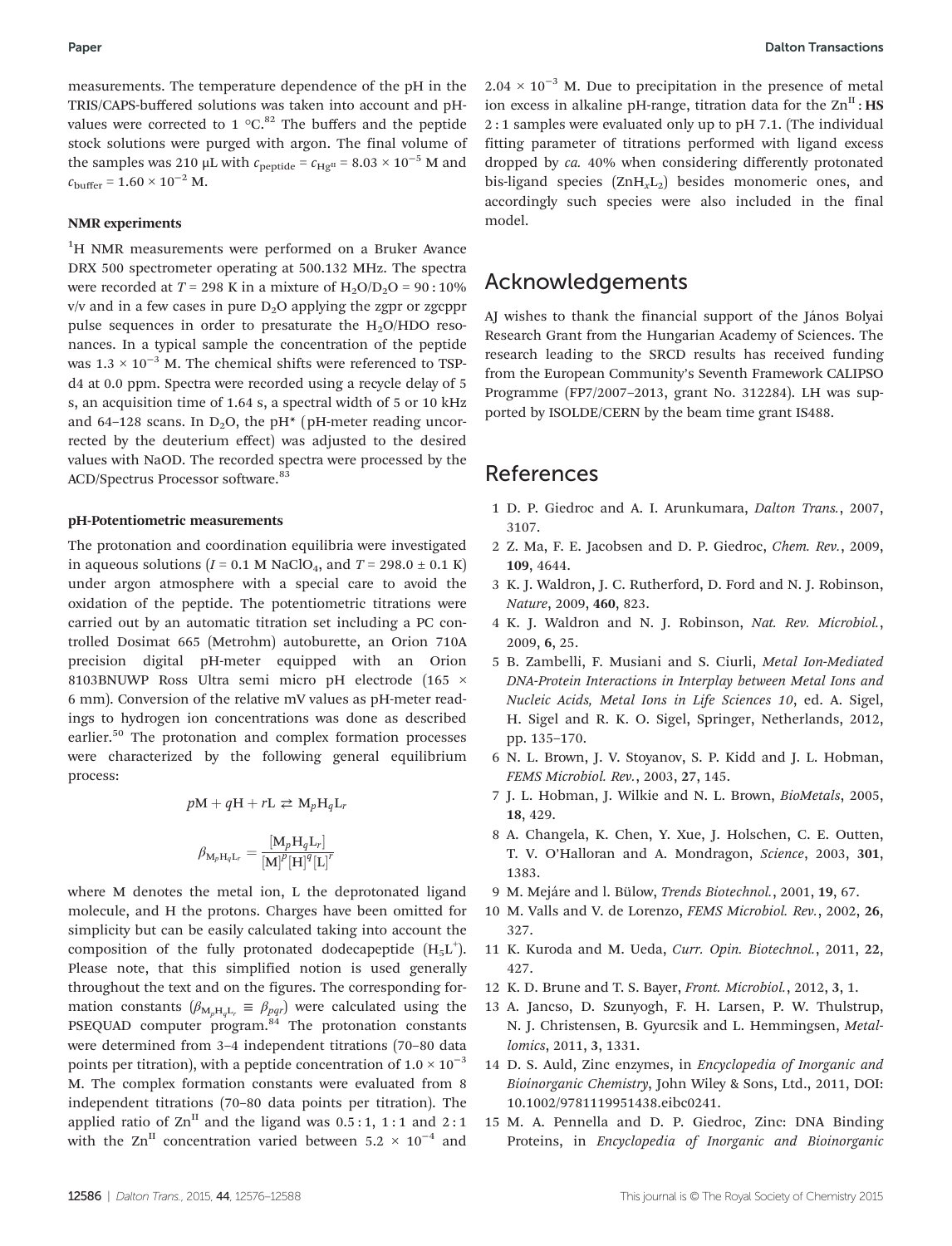Chemistry, John Wiley & Sons, Ltd., 2011, DOI: 10.1002/ 9781119951438.eibc0240.

- 16 I. Dokmanic, M. Sikic and S. Tomic, Acta Crystallogr., Sect. D: Biol. Crystallogr., 2008, 64, 257.
- 17 M. Laitaoja, J. Valjakka and J. Jänis, Inorg. Chem., 2013, 52, 10983.
- 18 D. S. Auld, BioMetals, 2001, 14, 271.
- 19 M. J. Stillman, Coord. Chem. Rev., 1995, 144, 461.
- 20 S. S. Krishna, I. Majumdar and N. V. Grishin, Nucleic Acids Res., 2003, 31, 532.
- 21 R. Gamsjaeger, C. K. Liew, F. E. Loughlin, M. Crossley and J. P. Mackay, Trends Biochem. Sci., 2007, 32, 63.
- 22 D. C. Bebout, Mercury: Inorganic & Coordination Chemistry, in Encyclopedia of Inorganic and Bioinorganic Chemistry, John Wiley & Sons, Ltd., 2011, DOI: 10.1002/ 9781119951438.eibc0124.
- 23 A. Manceau and K. L. Nagy, Dalton Trans., 2008, 1421.
- 24 M. Kaupp and H. G. von Schnering, Inorg. Chem., 1994, 33, 2555.
- 25 J. G. Wright, M. J. Natan, F. M. MacDonnell, D. M. Ralston and T. V. O'Halloran, Mercury $[n]$ -Thiolate chemistry and the mechanism of the heavy metal biosensor MerR, in Progress in Inorganic Chemistry: Bioinorganic Chemistry, ed. S. J. Lippard, John Wiley & Sons, New York, 1990, vol. 38, pp. 323–412.
- 26 D. L. Huffman, L. M. Utschig and T. V. O'Halloran, Mercury-responsive gene regulation and mercury-199 as a probe of protein structure, in Metal Ions in Biological Systems, ed. A. Sigel and H. Sigel, Marcel Dekker, New York, 1997, vol. 34, pp. 503–526.
- 27 R. A. Steele and S. J. Opella, Biochemistry, 1997, 36, 6885.
- 28 J. G. Wright, H.-T. Tsang, J. E. Penner-Hahn and T. V. O'Halloran, J. Am. Chem. Soc., 1990, 112, 2434.
- 29 J. D. Helmann, B. T. Ballard and C. T. Walsh, Science, 1990, 247, 946.
- 30 L. M. Utschig, T. Baynard, C. Strong and T. V. O'Halloran, Inorg. Chem., 1997, 36, 2926.
- 31 P. Faller, B. Ctortecka, W. Tröger, T. Butz and M. Vasák, J. Biol. Inorg. Chem., 2000, 5, 393.
- 32 U. Heinz, L. Hemmingsen, M. Kiefer and H.-W. Adolph, Chem. – Eur. J., 2009, 15, 7350.
- 33 M. Vasak, J. H. Kagi and H. A. Hill, Biochemistry, 1981, 20, 2852.
- 34 J. H. Kägi, M. Vasák, K. Lerch, D. E. Gilg, P. Hunziker, W. R. Bernhard and M. Good, Environ. Health Perspect., 1984, 54, 93.
- 35 L. M. Utschig, J. G. Wright and T. V. O'Halloran, Biochemical and Spectroscopic Probes of Hg(II) Coordination Environments in Proteins, in Methods in Enzymology, ed. B. Vallee and J. Riordan, Academic Press, Inc., San Diego, CA, 1993, vol. 226, pp 71–97.
- 36 N. A. Rey, O. W. Howarth and E. C. Pereira-Maia, J. Inorg. Biochem., 2004, 98, 1151.
- 37 A. Kolozsi, A. Lakatos, G. Galbács, A.Ø. Madsen, E. Larsen and B. Gyurcsik, Inorg. Chem., 2008, 47, 3832.
- 38 G. R. Dieckmann, D. K. McRorie, D. L. Tierney, L. M. Utschig, C. P. Singer, T. V. O'Halloran, J. E. Penner-

Hahn, W. F. DeGrado and V. L. Pecoraro, J. Am. Chem. Soc., 1997, 119, 6195.

- 39 P. Rousselot-Pailley, O. Seneque, C. Lebrun, S. Crouzy, D. Boturyn, P. Dumy, M. Ferrand and P. Delangle, Inorg. Chem., 2006, 45, 5510.
- 40 A. M. Pujol, C. Lebrun, C. Gateau, A. Manceau and P. Delangle, Eur. J. Inorg. Chem., 2012, 3835.
- 41 S. Pires, J. Habjanic, M. Sezer, C. M. Soares, L. Hemmingsen and O. Iranzo, Inorg. Chem., 2012, 51, 11339.
- 42 M. Łuczkowski, B. A. Zeider, A. V. H. Hinz, M. Stachura, S. Chakraborty, L. Hemmingsen, D. L. Huffman and V. L. Pecoraro, Chem. – Eur. J., 2013, 19, 9042.
- 43 O. Iranzo, D. Ghosh and V. L. Pecoraro, Inorg. Chem., 2006, 45, 9959.
- 44 M. Łuczkowski, M. Stachura, V. Schirf, B. Demeler, L. Hemmingsen and V. L. Pecoraro, Inorg. Chem., 2008, 47, 10875.
- 45 E.-D. Ciuculescu, Y. Mekmouche and P. Faller, Chem. Eur. J., 2005, 11, 903.
- 46 U. Heinz, M. Kiefer, A. Tholey and H.-W. Adolph, J. Biol. Chem., 2005, 280, 3197.
- 47 Y. Cheng, Y.-B. Yan and J. Liu, J. Inorg. Biochem., 2005, 99, 1952.
- 48 R. Kobayashi and E. Yoshimura, Biol. Trace Elem. Res., 2006, 114, 313.
- 49 T. Kochanczyk, P. Jakimowicz and A. Krezel, Chem. Commun., 2013, 49, 1312.
- 50 A. Jancso, B. Gyurcsik, E. Mesterhazy and R. Berkecz, J. Inorg. Biochem., 2013, 126, 96.
- 51 N. Greenfield and G. D. Fasman, Biochemistry, 1969, 8, 4108.
- 52 A. Lombardi, D. Marasco, O. Maglio, L. Di Costanzo, F. Nastri and V. Pavone, Proc. Natl. Acad. Sci. U. S. A., 2000, 97, 11922.
- 53 G. Veglia, F. Porcelli, T. DeSilva, A. Prantner and S. J. Opella, J. Am. Chem. Soc., 2000, 122, 2389.
- 54 T. M. DeSilva, G. Veglia, F. Porcelli, A. M. Prantner and S. J. Opella, Biopolymers, 2002, 64, 189.
- 55 L. A. Basile and J. E. Coleman, Protein Sci., 1992, 1, 617.
- 56 M. Koch, S. Bhattacharya, T. Kehl, M. Gimona, M. Vašák, W. Chazin, C. W. Heizmann, P. M. H. Kroneck and G. Fritz, Biochim. Biophys. Acta, 2007, 1773, 457.
- 57 W. Lu and M. J. Stillman, J. Am. Chem. Soc., 1993, 115, 3291.
- 58 M. R. Ghadiri and C. Choi, J. Am. Chem. Soc., 1990, 112, 1630.
- 59 L. Hemmingsen, K. N. Sas and E. Danielsen, Chem. Rev., 2004, 104, 4027.
- 60 T. Butz, W. Tröger, T. Pöhlmann and O. Nuyken, Z. Naturforsch., 1992, 47a, 85.
- 61 W. Tröger, Hyperfine Interact., 1999, 120/121, 117.
- 62 P. Gockel, M. Gelinsky, R. Vogler and H. Vahrenkamp, Inorg. Chim. Acta, 1998, 272, 115.
- 63 M. Rowinska-Zyrek, D. Witkowska, S. Bielinska, W. Kamysz and H. Kozlowski, Dalton Trans., 2011, 40, 5604.